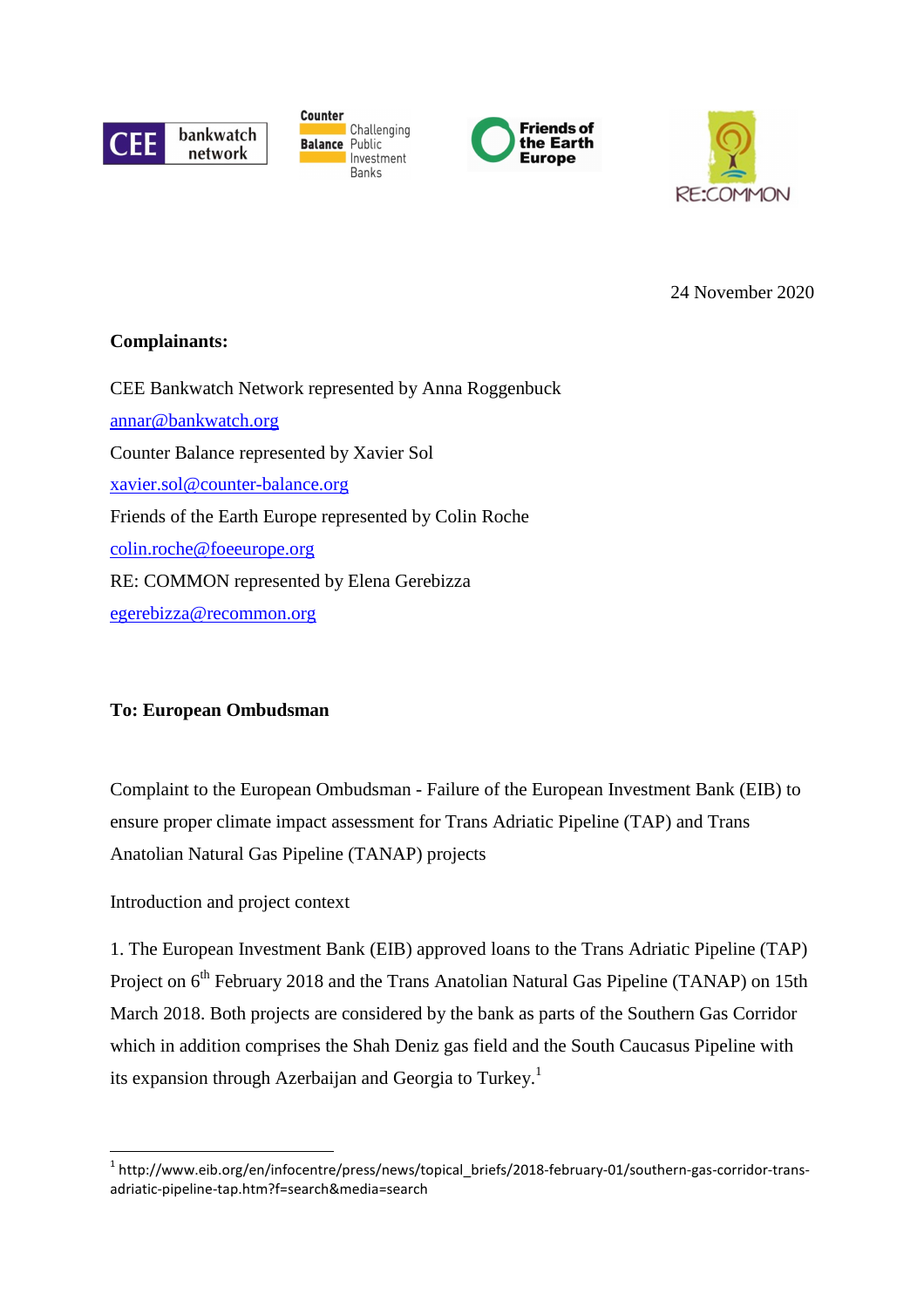2. The Southern Gas Corridor has also been included in the list of Projects of Common Interest in the Commission Delegated Regulation (EU) 2018/540 of 23 November 2017 and is defined wider than in the EIB's definition.<sup>2</sup> The investments financed by the bank are part of the PCI project (the 3rd/4th PCI list) number 7.1 which comprises "*dedicated and scalable transport infrastructure and associated equipment for the transportation of a minimum of 10 bcm/a<sup>3</sup> of new sources of gas from the Caspian Region, crossing Azerbaijan, Georgia and Turkey and reaching EU markets in Greece and Italy, and including the following PCIs:* 

- *Gas pipeline to the EU from Turkmenistan and Azerbaijan, via Georgia and Turkey, [currently known as the combination of 'Trans-Caspian Gas Pipeline' (TCP), 'South-Caucasus Pipeline FutureExpansion' (SCPFX) and 'Trans Anatolia Natural Gas Pipeline' (TANAP)*
- *Gas pipeline from Greece to Italy via Albania and the Adriatic Sea [currently known as 'Trans-Adriatic Pipeline' (TAP)], including metering and regulating station and compressor station at Nea Messimvria"*

3. Article 309 of the Treaty on the Functioning of the European Union (TFEU) states as follows:

*The task of the European Investment Bank shall be to contribute, by having recourse to the capital market and utilising its own resources, to the balanced and steady development of the internal market in the interest of the Union. For this purpose the Bank shall, operating on a non-profit-making basis, grant loans and give guarantees which facilitate the financing of the following projects in all sectors of the economy:* 

*(c) projects of common interest to several Member States which are of such a size or nature that they cannot be entirely financed by the various means available in the individual Member States.* 

4. Reference to the concept of projects of common interest is also made in Article 171 TFEU, which deals with trans-European Networks and which requests the Union to "*establish a series of guidelines covering the objectives, priorities and broad lines of measures envisaged in the sphere of trans-European networks; these guidelines shall identify projects of common interest* ». In our view the use of the term "project of common interest" in Article 309 of the

l

….

<sup>&</sup>lt;sup>2</sup> https://eur-lex.europa.eu/legal-

content/EN/TXT/?uri=uriserv:OJ.L\_.2018.090.01.0038.01.ENG&toc=OJ:L:2018:090:TOC

 $3$  10 bcm/a means 10 billion cubic meters annually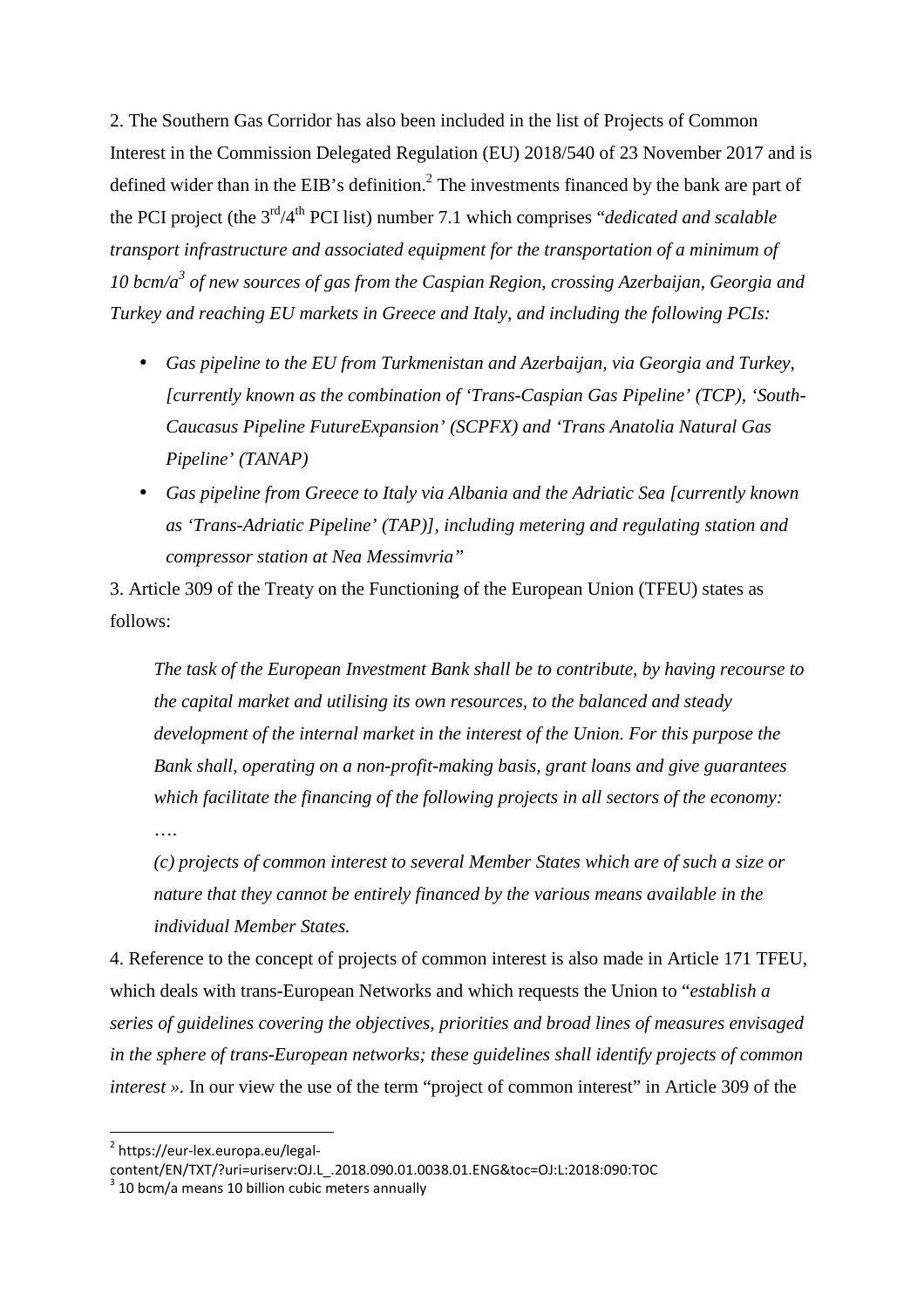TFEU is intended to be interpreted in the same manner as in Article  $171 - i.e.$  in the sphere of trans-European networks in the areas of transport, telecommunications and energy infrastructures. Therefore projects approved by the bank, namely TAP and TANAP, should be considered in the framework of Commission Delegated Regulation (EU) 2018/540 as components of the PCI project number 7.1 for the transportation of a minimum of 10 bcm/a of new sources of gas from the Caspian Region, crossing Azerbaijan, Georgia and Turkey and reaching EU markets in Greece and Italy.

5. Article 11 of the TFEU establishes that environmental protection requirements must be integrated into the definition and implementation of the Union's policies and activities, in particular with a view to promoting sustainable development. The EIB's Statement of Environmental and Social Principle and Standards (Statement) draws from the Treaty environmental principles and requires that environmental considerations be appropriately weighed in the projects it finances. In particular the Statement adopts the precautionary principle requiring environmental damage to be rectified at source (EIB's Statement point 23- 30).

6. The EIB's Statement, in points 75-82, endorses the findings in the assessment reports of the UN Intergovernmental Panel on Climate Change (IPCC), and accepts that projects it finances today have a role in determining the concentrations of GHGs in the atmosphere for several decades to come and therefore, the extent of climate change in the future. It also commits the EIB to align its activities with the EU's climate change policy. Furthermore, it requires that project's promoters estimate expected project GHG emissions. For projects that produce significant quantities of GHG emissions, the EIB incorporates the costs of such emissions into the financial and economic analyses that inform its financing decision.

7. This complaint concerns the European Investment Bank's (EIB) failure to ensure proper climate impact assessment for Trans Adriatic Pipeline (TAP) and Trans Anatolian Natural Gas Pipeline (TANAP) projects. The Complainants have lodged a complaint to the EIB Complaints Mechanism about this failure. The Complaints Mechanism has not provided a satisfactory response in relation to these allegations, which is the reason for this complaint<sup>4</sup>. In the Complainants' view the EIB CM did not consider the essence of allegations thus they found it appropriate to lodge the same complaint to the European Ombudsman.

<sup>4</sup> The Complaints Mechanism's Conclusion Report dated 10 July 2020, Annex 2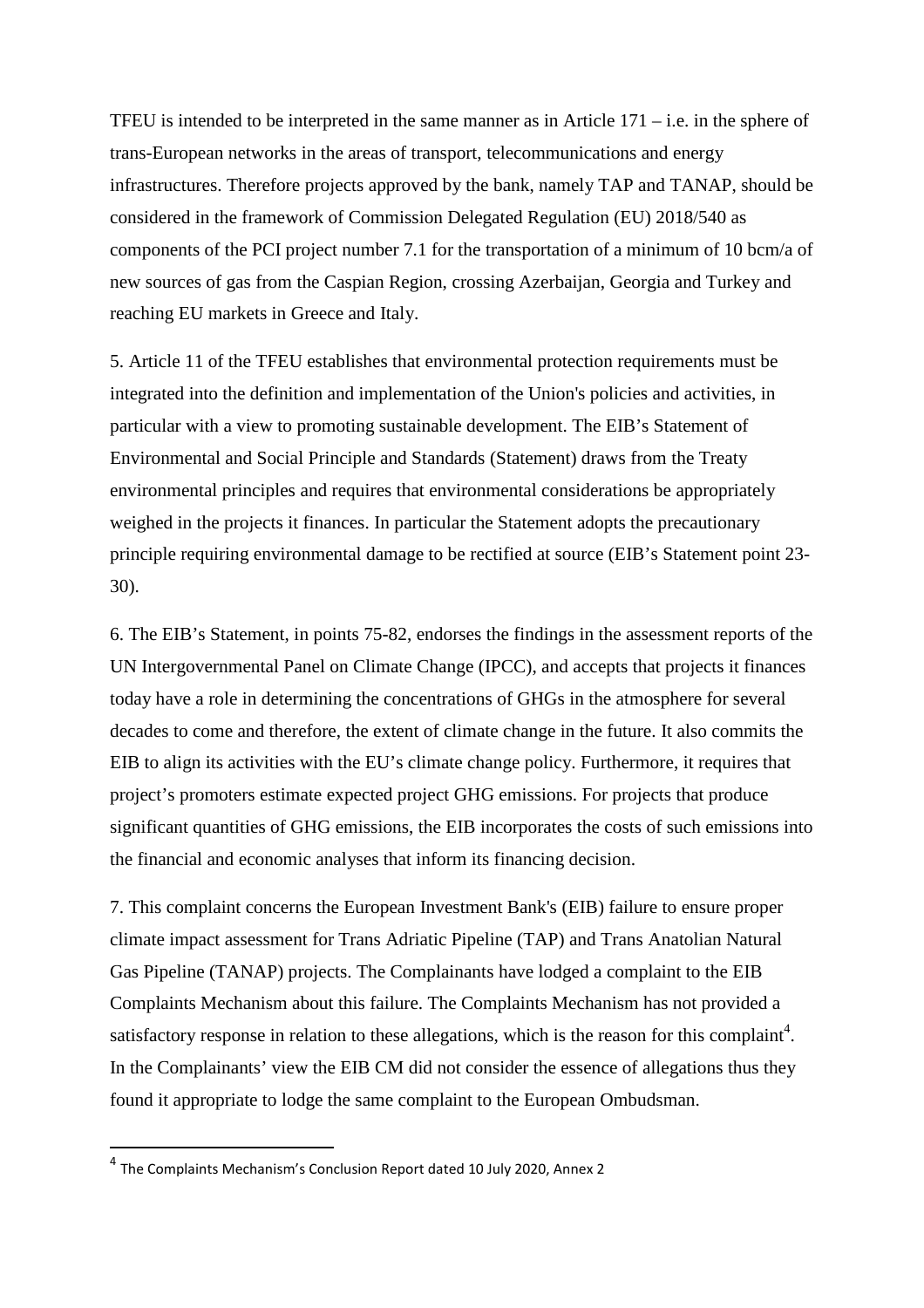8. The explanation of the values and units used is the following:

10 bcm annually – refers to the initial capacity of TAP in the EIB's Environmental and Social Data Sheets (ESDS), in billion cubic meters annually

20 bcm annually – refers to the maximal design capacity for TAP, in billion cubic meters annually

24 bcm annually – refers to the design capacity of TANAP in the second stage of the project, in billion cubic meters annually

31 bcm annually – refers to the nominal capacity of TANAP, 31 bcm annually in high-flow case for the third stage of the project, in billion cubic meters annually

16 Gm<sup>3</sup> annually *–* refers to the initial capacity of TANAP in the EIB's ESDS 16, in billion cubic meters annually

**The complainants request the European Ombudsman to assess the following issues:** 

**Allegation 1: Irregularities in the Environmental and Social Impact Assessments (ESIAs). The EIB failed to require project promoters to provide climate impact assessments for TAP and TANAP projects within their entire area of influence.** 

9. EIB's Environmental and Social Practices Handbook (Handbook) requires the project promoter identify, describe and assess both adverse and positive, direct, indirect and induced environmental and social impacts, cumulative and in-combination impact/effects associated with the operation, its ancillary or associated facilities and the project area of influence (point 5 "Assessment", page 13). The project area of influence has been defined in the Handbook as areas, individuals and communities impacted beyond the footprint of the project or activity by cumulative impacts from further planned development of the project or other sources of similar impacts in the geographical area, any existing project or condition, and other projectrelated developments that can realistically be expected at the time due diligence is undertaken.

10. The Handbook also requires that all operations located in the EU, Candidate and potential Candidate countries, which are likely to have significant effects on the environment, human health and well-being and may interfere with human rights, will be subjected to an assessment according to the EU EIA Directive 2011/92/EU. In addition if applicable the EIA may be complemented by other assessments in line with relevant EU legislation and best international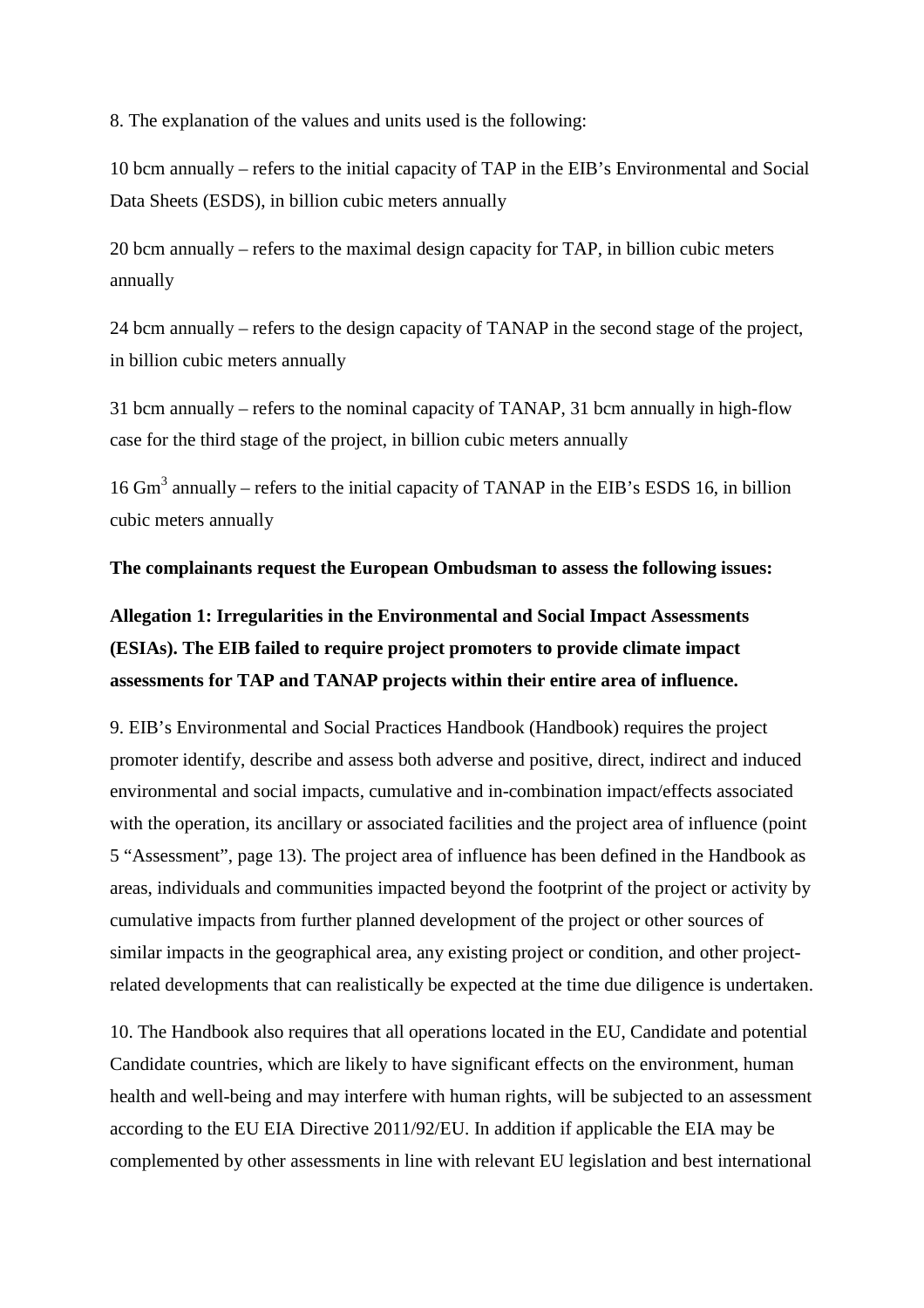practice and under the umbrella of the ESIA, such as a **climate change impact assessment** (point 7-9 Handbook). The consideration of the impact of projects on the climate is related to the Handbook's requirement that all operations (of the Bank) comply with the United Nation Framework Convention on Climate Change (UNFCC) and its UNFCCC's Kyoto Protocol (point 7).

11. The UNFCC from 1992 and the UNFCCC's Kyoto Protocol from 1997 acknowledge that human activities have been increasing the atmospheric concentration of greenhouse gasses and call for the Parties to the convention to adopt policies and measures to combat this process and to protect the climate for the present and future generations. The Convention requests the parties to take precautionary measures to anticipate, prevent or minimize the cause of climate change and mitigate its adverse effects. The Parties of this Convention commit to take climate change considerations into account in their relevant social, economic and environmental policies and actions **and employ appropriate methods, for example impact assessments,** with the view to minimizing adverse effects (article 4 of the Convention). In the Kyoto Protocol, the implementing Parties committed to, implement policies and measures to limit and/or reduce methane emissions in the distribution of energy (article 2.1a). Parties to the Protocol also agreed that global warming potentials of emissions shall be those accepted by the Intergovernmental Panel on Climate Change and that they shall be regularly reviewed (article 5 of the Protocol).

12. Therefore, both TAP and TANAP should be subject to climate impact assessments, which should have been required by the EIB, in order to anticipate the level of greenhouse gas emissions that will be triggered by the realization and operation of these infrastructure projects. Such assessments should also identify and assess the significance of the project climate impacts and should propose possible mitigation measures to prevent or minimize the level of greenhouse gasses emissions and - in case they are unavoidable – to compensate them.

13. Both TAP and TANAP projects are integral parts of the Southern Gas Corridor as dedicated and scalable infrastructure and associated equipment for the transportation of a minimum of 10 bcm/a of new sources of gas from the Caspian Region. There are other projects included in the Southern Gas Corridor – which should have been considered during EIB's due diligence process - as described above in points 1 and 2.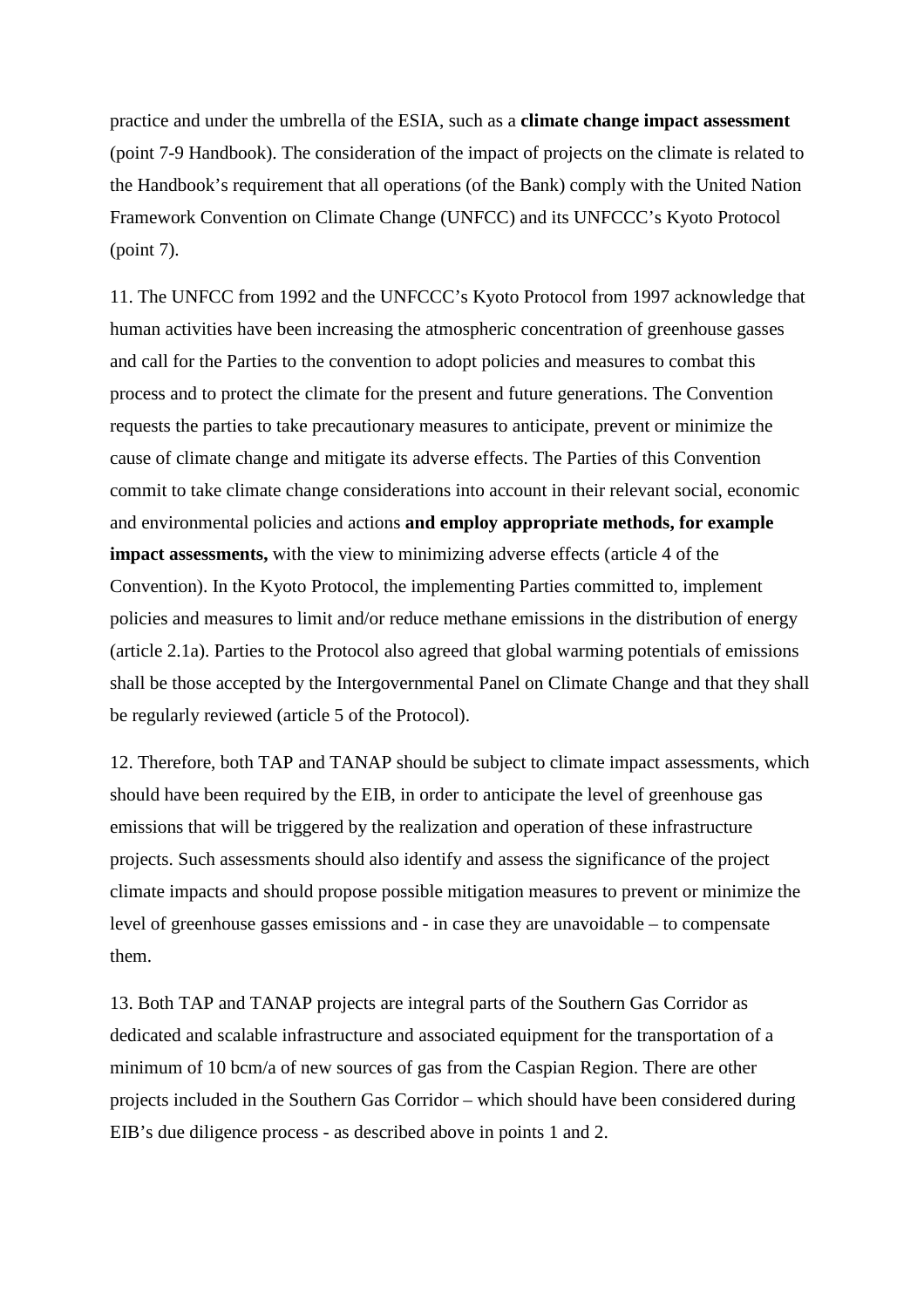14. Therefore the assessment of the climate impact of TAP and TANAP, including estimations of GHG emissions, should take into account the entire Southern Gas Corridor to account for all emissions of greenhouse gasses related to the extraction, transportation and use of fossil gas, in order to properly incorporate the cost of such emissions into the financial and economic analyses that informs the bank's financing, in line with the EIB's Statement.

15. For the Trans Adriatic Pipeline, the Environmental and Social Impact Assessment (ESIA) was divided into three separate parts; Greek, Albanian and Italian. ESIAs for the Greek and Albanian sections of TAP include assessments of the impacts of the respective TAP sections on the climate. These assessments include calculations of greenhouse gasses emissions into the air within the boundaries of the respective countries: **Greece:** Greenhouse Gas Emissions are calculated in the Integrated ESIA Greece, Section 8 Assessment of Impacts and Mitigation Measures (page  $32-34$ ).<sup>5</sup> The calculation was based on the assumption that the project runs on the maximum capacity of the pipeline, 20 billion of cubic meters (bcm) of gas annually. It included emissions from the two compressor stations (combustion and venting activities). Fugitive emissions were considered negligible and therefore not included in the final calculations. It was calculated that in total the project will emit approximately 958,826 tons CO2equivalent/year, within the boundaries of Greece.

**Albania:** Greenhouse Gas Emissions are calculated in the ESIA Albania Section 8 - Assessment of Impacts and Mitigation Measures (page  $130$ )<sup>6</sup>. The calculation was based on the assumption that the project runs on the maximum capacity of the pipeline, 20 billion of cubic meters (bcm) of gas annually. It included emissions from the two compressor stations (combustion and venting activities). It was calculated that in total the project will emit approximately 706,000 tons  $CO<sub>2</sub>$  equivalent/year, within the boundaries of Albania.

**Italy:** the ESIA for Italy did not calculate greenhouse gasses emissions, considering the impacts as insignificant (see ESIA Italy - Section 8 Assessment of Impacts and Mitigation Measures<sup>7</sup>). The ESIA Italy has failed to comply with the EIB's requirements for climate impact assessment.

 $\overline{\phantom{a}}$ 

<sup>&</sup>lt;sup>5</sup> https://www.tap-

ag.com/assets/07.reference\_documents/english/esias/greece/ESIA\_Greece\_Section\_8\_Assessment\_of\_Impact s\_and\_Mitigation\_Measures.pdf

<sup>6</sup> https://www.tap-ag.com/assets/07.reference\_documents/english/esias/albania/AAL00-ERM-641-Y-TAE-1010\_03--ESIA\_Albania\_SECTION\_8\_-\_Assessment\_of\_Impacts\_and\_Mitigation\_Measures.pdf

<sup>&</sup>lt;sup>7</sup>https://www.tap-ag.com/assets/07.reference\_documents/english/esias/italy/030-Section-8---Assessment-of-Impacts-and-Mitigation-Measures.pdf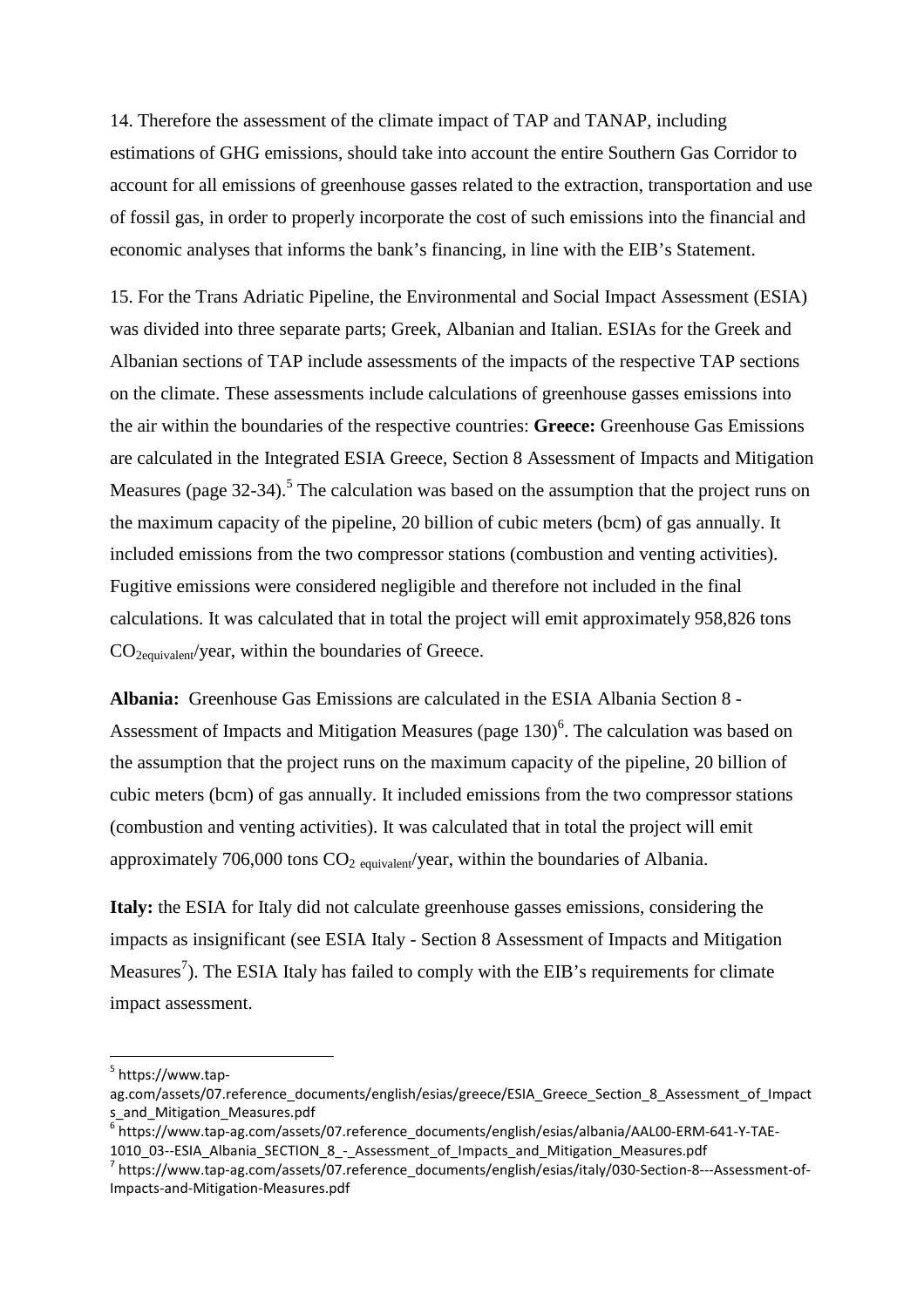15. The project promoter, Trans Adriatic Pipeline AG, did not provide information on the projects expected greenhouse gasses emissions for the entire area of influence of TAP which should be understood as the entire Southern Gas Corridor starting from the extraction site Shah Deniz. The ESIA has not accounted for the greenhouse gas emissions from burning the transported fuel in the intended installations such as power plants.

**Therefore the promoter Trans Adriatic Pipeline AG failed to identify, describe and assess both adverse and positive, direct, indirect and induced environmental and social impacts, cumulative and in-combination impact/effects associated with the operation, its ancillary or associated facilities and the project area of influence in line with the point 5 "Assessment" of the EIB's Handbook by failing to provide proper and accurate climate impact assessment as required by the EIB's Statement.** 

16. For TANAP, emissions of greenhouse gasses were calculated in the ESIA Chapter 8.<sup>8</sup> Calculations included the construction, operation and decommissioning phases and, similarly to TAP's impact calculations, emissions from the compressor stations (venting and combustion activities) were accounted for for a capacity of the pipeline of 24 bcm annually.<sup>9</sup> In addition, methane leakages from compressor stations, pipeline and metering stations were also taken into account. It was calculated that in total the project when operational will emit approximately 1,956,049 tons CO2equivalent/year within the boundaries of Turkey. Emissions during the construction will reach  $78,883$  tons  $CO2_{\text{eauivalent}}$ /year whereas during the decommissioning 7,888 tons CO2<sub>equivalent</sub>/year.

The TANAP ESIA's greenhouse gasses emissions assessment does not take into account the cumulative global impacts of the project on climate in relation to the development of infrastructure necessary for gas extraction and transportation through the other sections of Southern Gas Corridor as described in point 2 of this complaint. The ESIA has not accounted for the greenhouse gasses emissions from burning the transported fuel in the intended installations such as power plants.

**Therefore the promoter TANAP Dogalgaz Iletim AS failed to identify, describe and assess both adverse and positive, direct, indirect and induced environmental and social impacts, cumulative and in-combination impact/effects associated with the operation, its** 

<sup>8</sup> https://www.tanap.com/reference-documents/

 $^9$  ESIA covers stages 1 and 2 when the pipeline reaches the capacity of 24 bcm, however its nominal design capacity is 31 bcm, see TANAP ESIA Chapter 2, page 19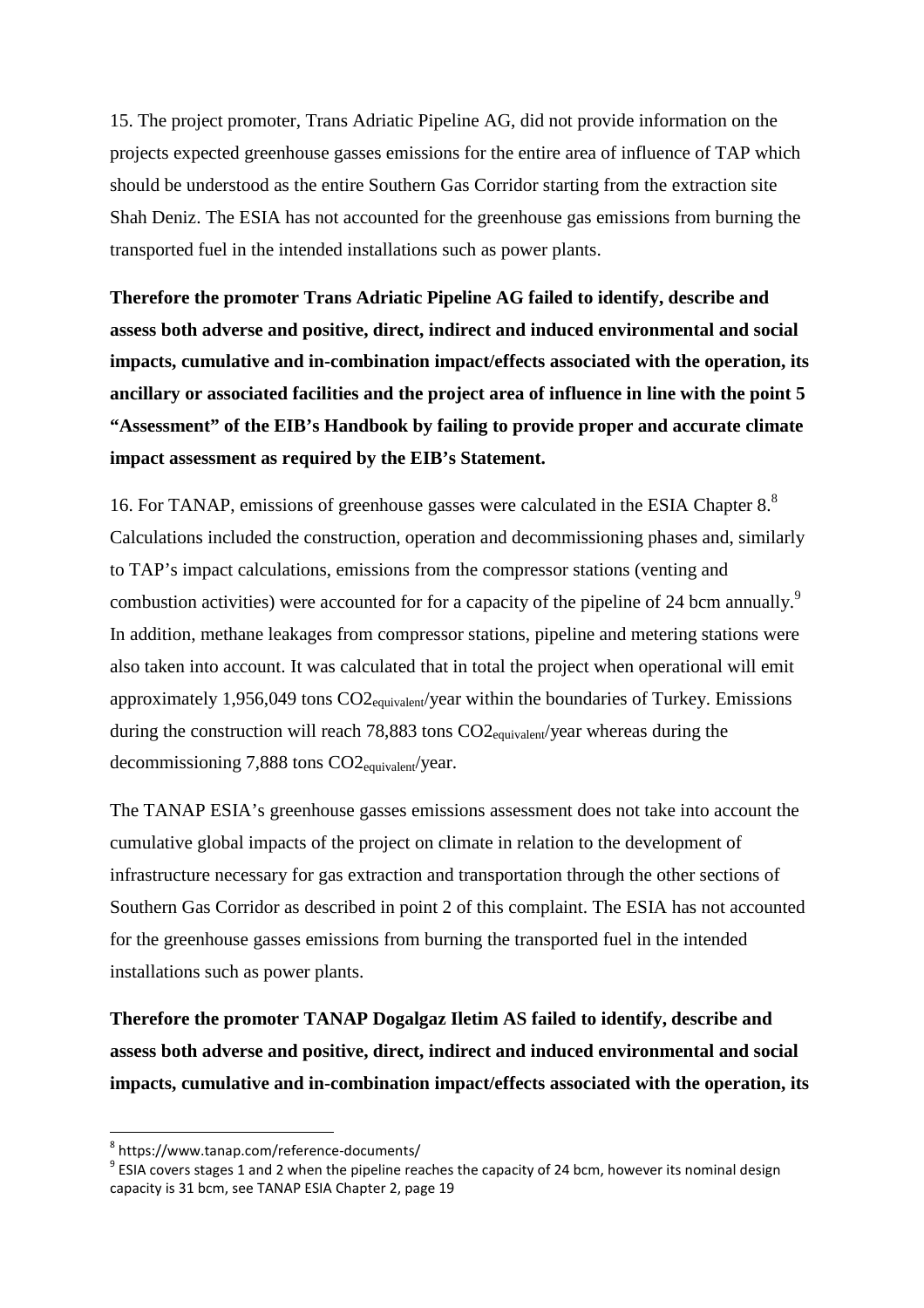**ancillary or associated facilities and the project area of influence in line with the point 5 "Assessment" of the EIB's Handbook by failing to provide proper and accurate climate impact assessment as required by the EIB's Statement.** 

17. Both ESIAs for TAP and TANAP underestimated their cumulative impact on climate related to the emissions of greenhouse gasses by calculating and reporting on emissions only within the boundaries of individual states, ignoring the other components of the Southern Gas Corridor, including emissions from the gas extraction phase and not accounting from the final use of the gas. As a result, proper estimation of greenhouse gas emissions from the entire network of infrastructure called the Southern Gas Corridor has not been conducted and the climate impact of this project remains unknown. At a minimum, additional estimations of greenhouse gas emissions should be conducted for gas extraction, including Shah Deniz gas field, combustion and transportation through all the pipelines which are components of the Southern Gas Corridor, namely the Trans-Caspian Gas Pipeline (TCP) and the South-Caucasus Pipeline Future Expansion (SCPX).

18. The EIB CM found these allegations ungrounded. In its conclusions report, it argued that with regard to TAP, a Cumulative Impact Assessment (CIA) and an Associated Facilities Assessment (AFA) which provided GHG emissions estimates and climate change considerations for the remaining SGC projects (i.e. SD2, SCPX and TANAP) were published on the TAP's website (International Financial Institutions Supplementary Information Package). According to the EIB CM, for the TANAP section, the EIB performed an assessment of the GHG emissions from other SGC projects during its due diligence process.

However, these analyses do not comply with the bank's requirements. Instead of being integrated into the ESIAs processes in order to meaningfully inform decision-making, constituting a comprehensive source of information for designing mitigation and compensation measures in a reference to international commitments of each party and country concerned, especially under the United Nation Framework Convention on Climate Change, they were fragmented and in reality did not serve the purpose of identifying and assessing the significance of the project climate impact.

The EIA Directive that set the standard for the content of the project's environmental assessments requires that an environmental impact assessment identifies, describes and assesses in an appropriate manner, in the light of each individual case (…), the direct and indirect effects of a project on the following factors: a) (…); b) soil, water, air, climate and the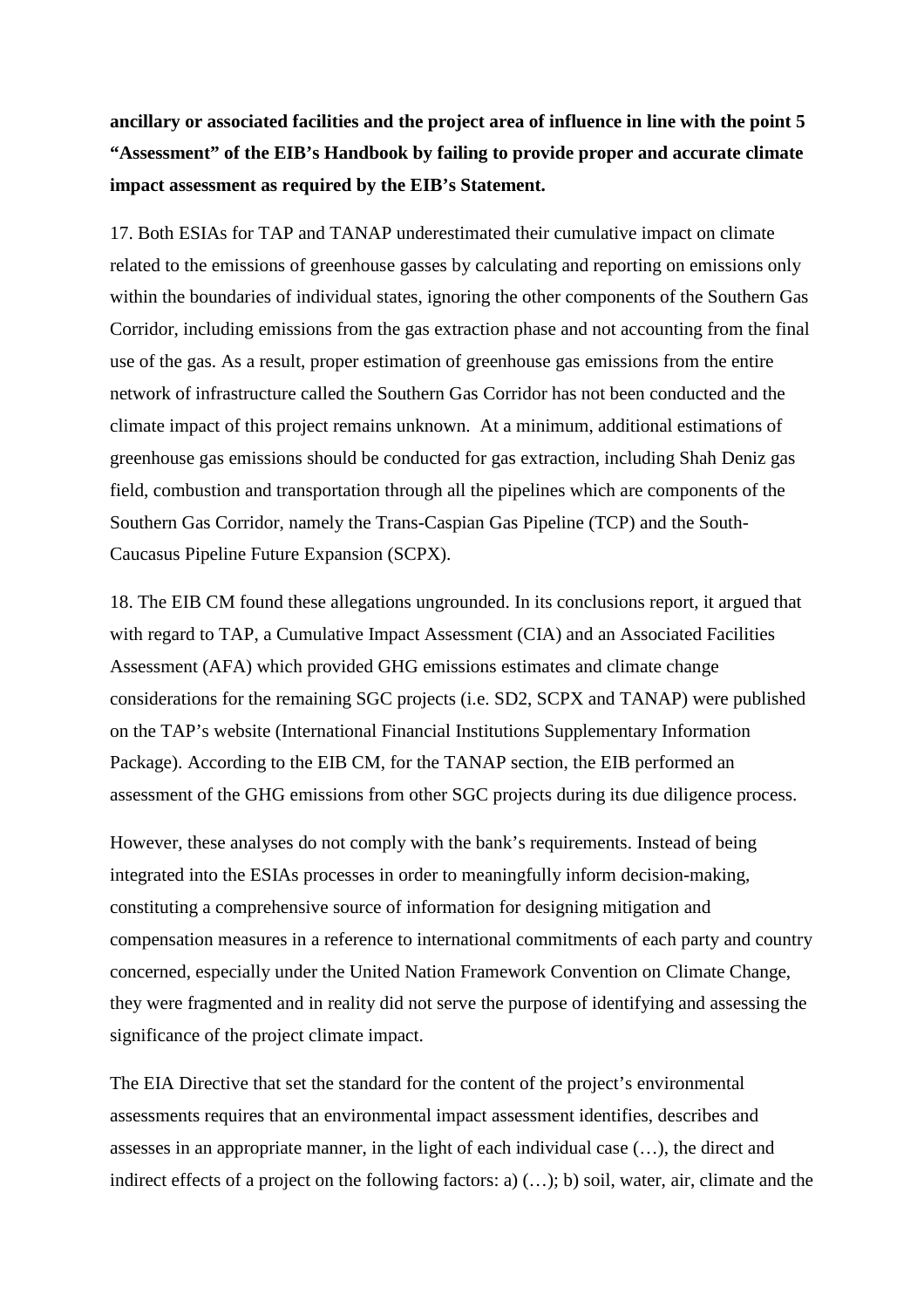landscape; (…) It also requires that the characteristics of projects must be considered having regard to the cumulation with other projects.

The EIB's own Handbook lists several guiding principles for ESIA which should be considered in the EIB's project due diligence process. The very first principle clarifies that the assessment is not restricted to "site-specific" environmental and social impacts and risks but takes into account the project's ancillary/associated infrastructure and area of influence.<sup>10</sup> Therefore the EIB's staff should have noticed that TAP's and TANAP's ESIAs were inconsistent with the above requirements and requested the promoter to correct them.

The Handbook also requires that the EIB's staff must make certain that climate change and biodiversity impacts have been integrated into the EIA/ESIA process. <sup>11</sup> Projects like TAP and TANAP which were identified as Projects of Common Interest should strictly comply with these minimum standards.

Despite the fact that these additional assessments have been produced for the purpose of providing them to the EIB, which may seem to satisfy the requirements, they were neither part of ESIAs processes nor were integrated in the EIB's project's due diligence. The results of these assessments were not accepted by the EIB who conducted its own carbon footprint assessment ignoring the outcomes of ESIAs and significantly underestimating the amount of greenhouse gas emissions from the project.

### **Allegation 2. ESIAs failed to cumulatively assess fugitive emissions of greenhouse gases.**

19. Methane which atmospheric residence time is 12 years is the main component of natural gas. Given methane's Global Warming Potential (GWP), of 86 in a 20 year time span in comparison to carbon dioxide, it is important to evaluate the fugitive emissions produced along fossil gas transmission infrastructure in order to properly assess the infrastructure's impact on the climate.

20. Fugitive emissions are defined by the IPCC as all greenhouse gas emissions from gas systems except contributions from fuel combustion. These comprise emissions from venting, flaring and all other fugitive sources associated with the exploration, production, processing, transmission, storage and distribution of natural gas.<sup>12</sup>

 $10$  EIB Environmental and Social Handbook, version 2014, point 120, page 123

<sup>&</sup>lt;sup>11</sup> EIB Environmental and Social Handbook, point 172, page 130

 $12$  2006 IPCC Guidelines for National Greenhouse Gas Inventories, Volume 2 Energy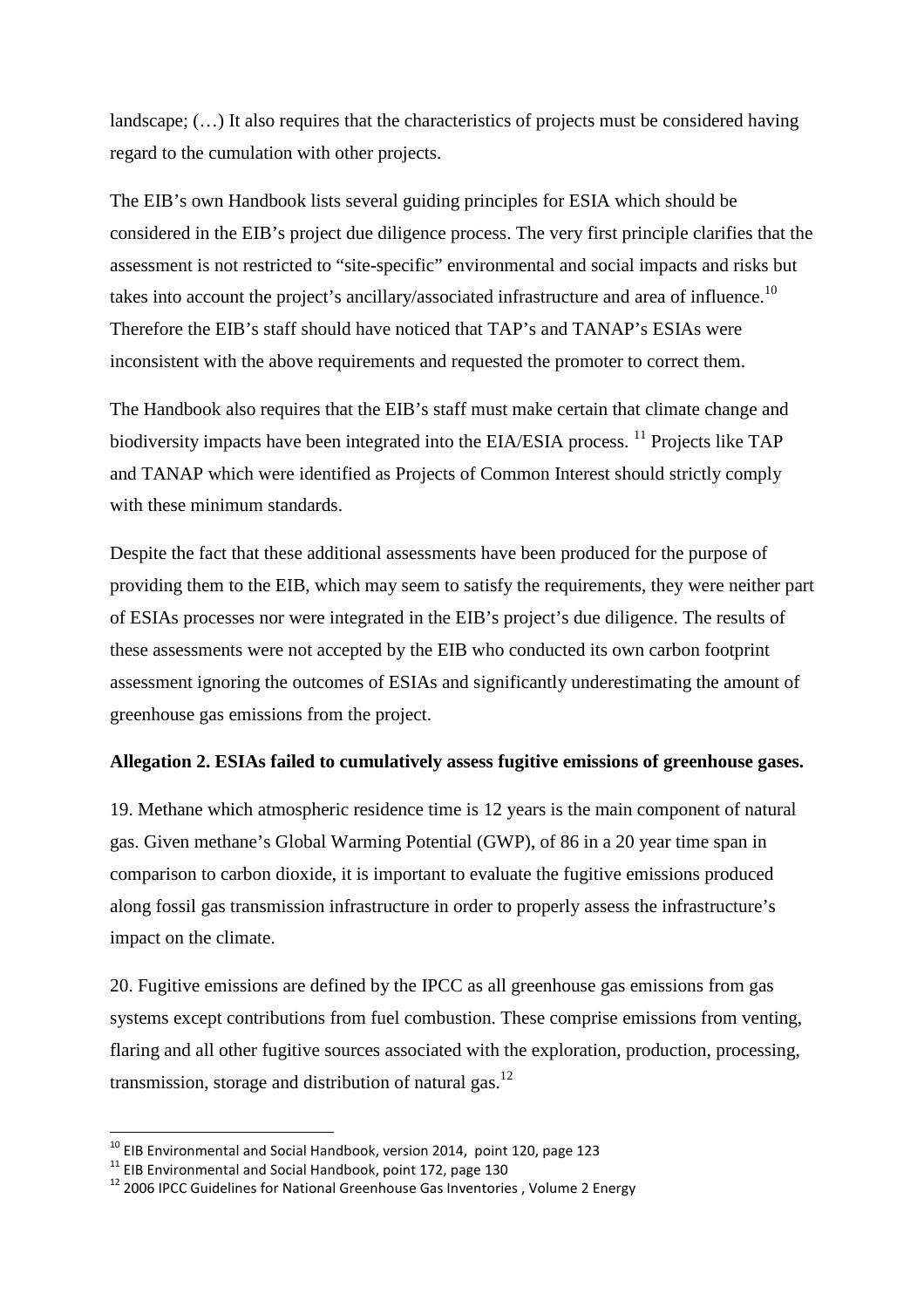21. Both ESIAs for TAP and TANAP underestimated their impact on the climate by not accounting for possible fugitive greenhouse gas emissions. Fugitive emissions (such as from the wells of the Shah Deniz gas field, piping connectors, compressor seals, meter or regulator stations or bock valve stations) were entirely ignored. It is worth noting that the EIB's carbon footprint assessment, in contrast to ESIAs, accounted for the fugitive emissions. Thus the EIB should have requested the borrowers to correct the climate impact assessments.

22. The EIB-CM replied that at the time when ESIAs were produced, there were no specific requirements outlining the methodology to be used for calculating the fugitive GHG emissions of projects and that TANAP's ESIA includes calculation of fugitive and venting emissions. It also noted that the EIB's carbon footprint assessments for TAP and TANAP included the contributions of fugitive emissions related to SD2 and SCPX projects, thus covering all the infrastructures of the SGC as required by the EIB Standard 4.

23. However, in our complaint we did not argue that the ESIAs used the wrong methodology but that fugitive emissions were not calculated for the entire project and associated facilities. World Research Institute's common techniques for emissions estimations which the EIB CM referred to, in its 2013 report on the U.S gas system, concluded that fugitive methane emissions occur at every stage of the natural gas life cycle and represent a significant source of global warming pollution in the U.S.<sup>13</sup> It was widely known that fugitive emissions occur along the pipeline and that methane which is the biggest component of natural gas has a significant global warming potential. Indeed TANAP's ESIA includes calculation of fugitive and venting emissions reflecting on that stage of knowledge, however they were limited to the TANAP section of the Southern Gas Corridor. The TAP's ESIAs did not include such calculations beyond, as noted above, the assessment of emissions from compressor stations on the pipeline itself. As a result, fugitive emissions from TAP, TANAP and remaining associated facilities were not fully taken into account in the process of environmental assessment.

The EIB's own carbon footprint assessment may not be treated as a replacement for ESIA. In addition, it was also wrongly conducted, as described in the allegation 3 below.

<sup>13</sup> *Clearing the Air. Reducing Upstream Greenhouse Gas Emissions from U.S. Natural Gas Systems;* WRI, April 2013, page 2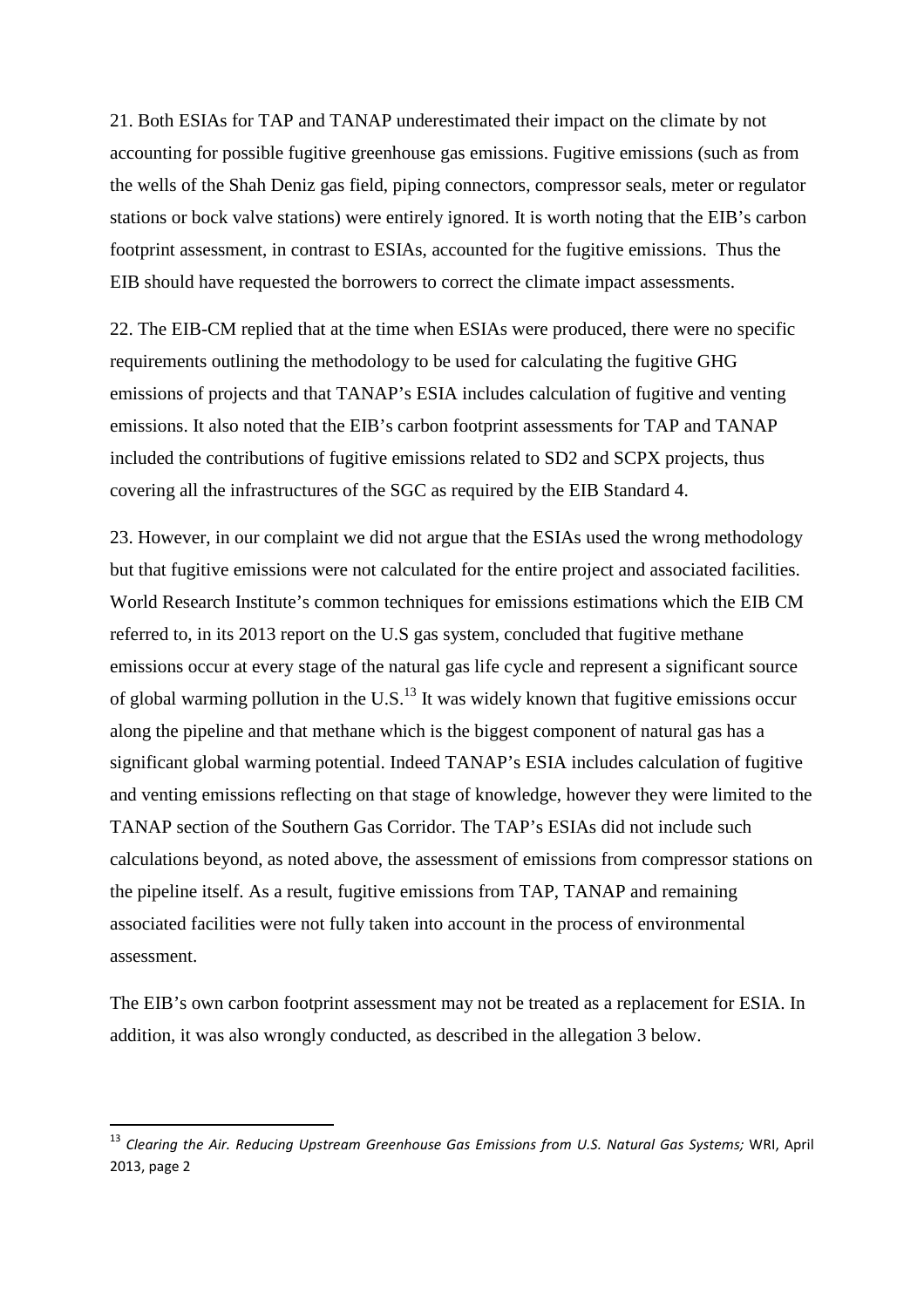# **Allegation 3: The EIB failed to conduct an accurate greenhouse gasses emission assessment for its loans for the Southern Gas Corridor**

24. The EIB has committed to assess and report on the carbon footprint of EIB financed investment projects, based on the emission calculation methodology it has developed. The most recent methodology was released on 3rd April 2014. The methodology intends to measure greenhouse gas (GHG) emissions from certain projects financed by the bank in order to inform its wider economic appraisal. It is considered as "work in progress" that is subject to periodic review and revision in the light of experience gained and as knowledge of climate change issues evolves.<sup>14</sup> The methodology is based upon the internationally recognised IPCC Guidelines and the WRI GHG Protocol.<sup>15</sup> One of the guiding principles of the methodology is conservativeness, meaning that the EIB should use conservative assumptions, values, and procedures which are those that are more likely to overestimate absolute emissions and underestimate negative relative emissions (against the established baseline).

25. Both TAP and TANAP were subject to EIB's GHG assessment. However the result of this assessment is inaccurate and contravenes the principle of conservativeness. As a result the final estimations of the level of greenhouse gasses emissions were underestimated.

26. One reason which contributed to underestimation of greenhouse gas emissions from TAP and TANAP was that the Bank used an outdated global warming potential indicator for methane - which is the main component of fossil gas.

According to the EIB's methodology, the 100 year global warming potential of methane is 21, which is based on the Revised 1996 IPCC Guidelines for National Greenhouse Gas Inventories Reporting Instructions. However, the IPCC reflecting the development of climate science modified the accepted global warming potential value for methane, which was found more potent in causing global warming than initially thought. In 2007, in its Fourth Assessment Report ("The physical science basis"), the IPPC Working Group presented new global warming potential values for methane, for both 20 and 100 year timescales, which were 72 and 25 respectively.<sup>16</sup> Then in 2013 in the IPCC Fifth Assessment Report, these

<sup>&</sup>lt;sup>14</sup> Methodologies for the Assessment of Project GHG Emissions and Emission Variations, Version 10.1, page 2 <sup>15</sup> IPCC guidelines for National Greenhouse Gas Inventories and World Resource Institute The GHG Protocol Corporate Accounting and Reporting Standard

<sup>&</sup>lt;sup>16</sup> Fourth Assessment Report (AR4), Working Group 1, the physical science basis, IPCC, 2007, page 33, https://www.ipcc.ch/pdf/assessment-report/ar4/wg1/ar4\_wg1\_full\_report.pdf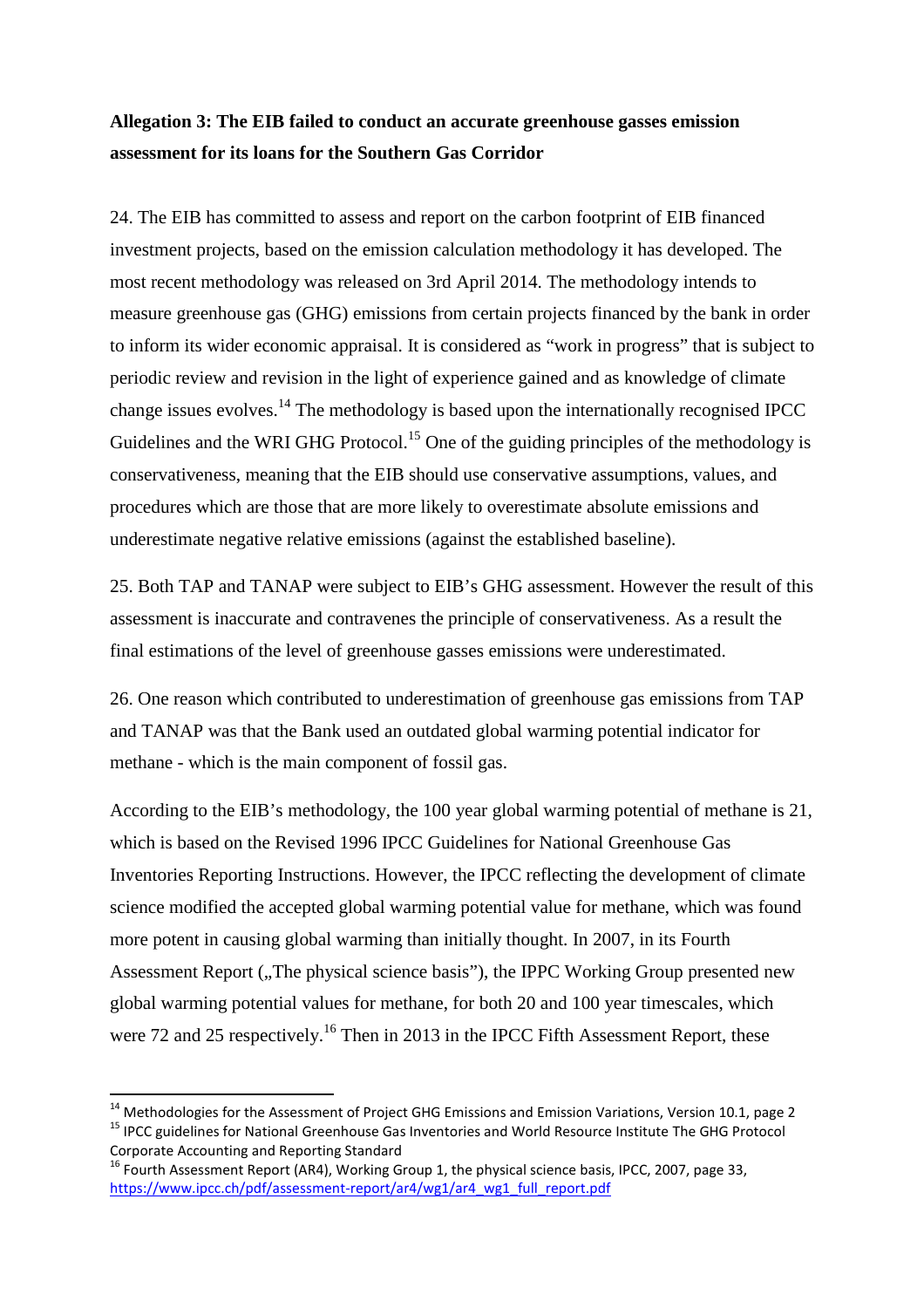values were again increased up to 86 and 34 respectively.<sup>17</sup> In this context, the reason for applying in the EIB's methodology methane (and possibly other gases) global warming potential values dating back to the 1996 IPCC document - and consequently ignoring the development of climate science and subsequent IPCC reports on that matter - is entirely incomprehensible. In our view such an approach contradicts the principle of conservativeness which requires the bank to use assumptions and values which are those that are more likely to overestimate absolute emissions and underestimate negative relative emissions.

27. The EIB CM rejected this accusation. It did so by citing section 5.2 of its own response, where it dismisses another allegation against the bank. In section 5.2 it acknowledges the failure of the ESIA of both TAP and TANAP to use the correct GWP potential for methane '*which was lower than the recommended value at the time (25) by the IPCC 4th Assessment Report'*. The EIB CM goes on to describe this discrepancy when dealing with the complaint about the bank's own failure to adequately assess the carbon footprint of the Southern Gas Corridor as 'marginal errors'. However, the 'marginal errors' ascribed to the TAP and TANAP ESIA's cannot automatically be applied to the EIB's own carbon footprint assessment.

The calculations that the EIB CM makes in section 5.2 apply only to the TAP and TANAP ESIA, not automatically to the EIB's own carbon footprint assessment. No assessment is made by the EIB CM of the flaws of the EIB's carbon footprint exercise. This is an error in itself. It as an additional error to dismiss these non-assessed errors as 'marginal'.

28. The soundness of the EIB loan is also questionable on the grounds that the project has not been subject to a comprehensive climate impact assessment which would account for all direct and indirect emissions from this project and emissions accumulated over its operational lifetime of 50 years and their cumulative impact on the climate.

29. The EIB has also underestimated greenhouse gasses emissions from TAP and TANAP by applying incorrect technical parameters for both projects, particularly by not accounting for the real design capacity of the pipelines.

 $\overline{\phantom{a}}$ 

<sup>&</sup>lt;sup>17</sup> Fifth Assessment Report (AR5), Working Group 1, the physical science basis, IPCC, 2013, page 714, table 8.7, http://www.climatechange2013.org/images/report/WG1AR5\_ALL\_FINAL.pdf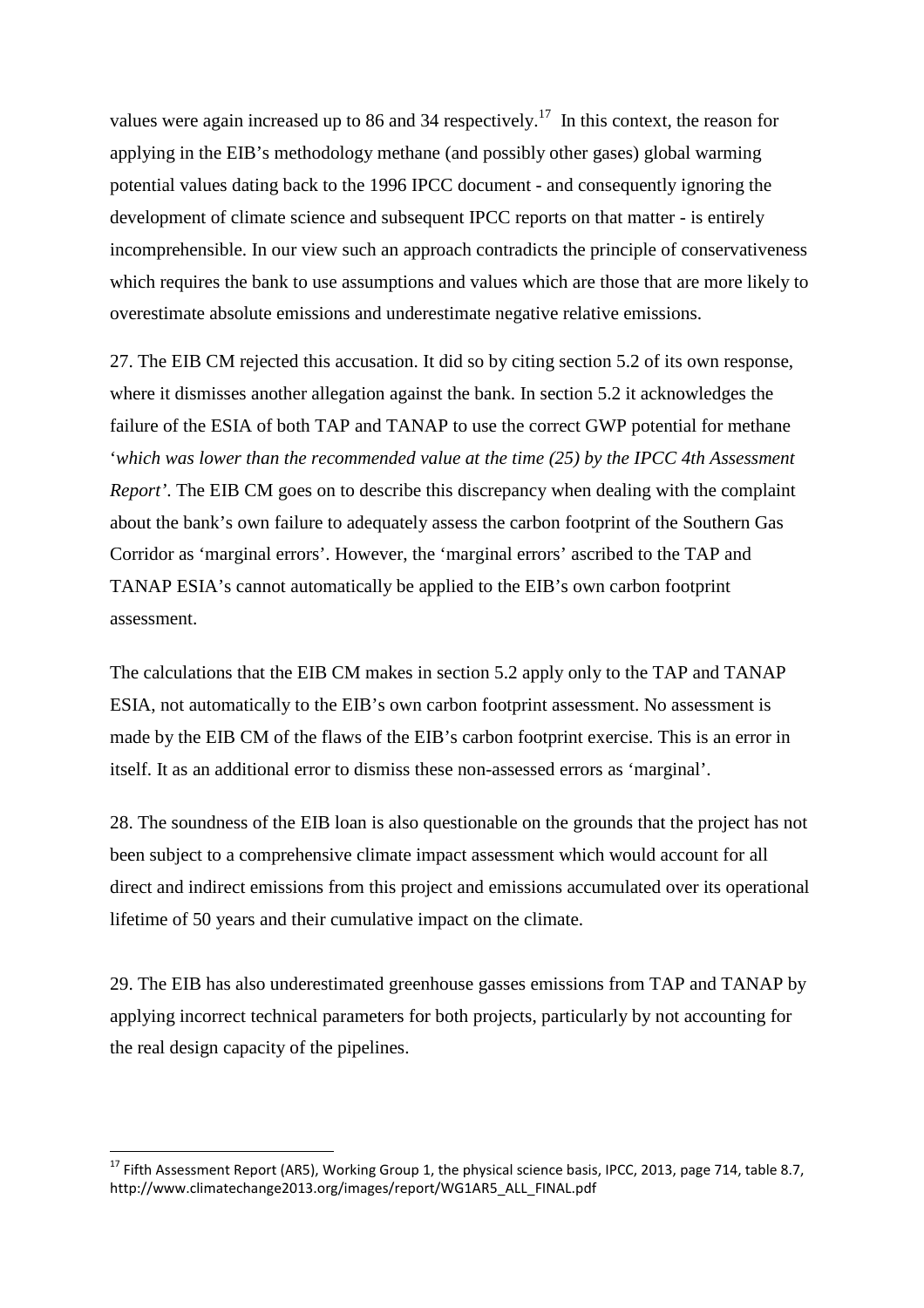a) According to the TANAP Environmental and Social Data Sheets (ESDS)<sup>18</sup> dated 15 March 2018, "*when fully operational and running at full capacity, TANAP will transport 16 Gm<sup>3</sup>of natural gas per annum*". This assumption finds no grounds in the available ESIA and the official technical description of the project. The project overview and technical description can easily be found in the ESIA. Chapter 1 of the TANAP ESIA explains all the design assumptions for TANAP and these are among others:

For the onshore pipeline section:

- Diameter: 56 inches to the Eskisehir Compressor Station and 48 inches from Eskisehir Compressor Station to the Turkey/Greece border; 30 inches from Eskişehir Compressor Station to the BOTAŞ system tie-in point.
- Total pipe length: 1805 km
- Onshore length: 1787 km
- Lateral line from Eskişehir Compressor Station to BOTAŞ system: 30 km
- **Nominal capacity: 31 bcm annually in high-flow case**
- Design Pressure: 95.5 barg
- Main design according to ASME B31.8, 2012

For the offshore pipeline section:

- Looping at Marmara Sea crossing
- Diameter: 2 x 36 inches

 $\overline{\phantom{a}}$ 

• Length: 18 km, approximately.

It also informs about the 7 compressor stations which will be installed in the following stages of the project in order to fulfill the pressure requirements and about 3 metering stations.

The ESIA also explains that TANAP has been designed for three stages of operation when the initial capacity of 16 bcm annually (First Stage) is expected to expand to 24 bcm annually by 2023 (Second Stage) and to 31 bcm annually by 2026 (Third Stage), upon construction of the required additional compressor stations. Chapter 2 of the ESIA also explains that the ESIA report includes phases 1 and 2 and that phase 3 compressors stations will be subject to a separate ESIA report and process when the decision for the realisation of these compressor

<sup>&</sup>lt;sup>18</sup> Environmental and Social Data Sheet which is published on the EIB's website contains a summary of the Bank's environmental and social appraisal of project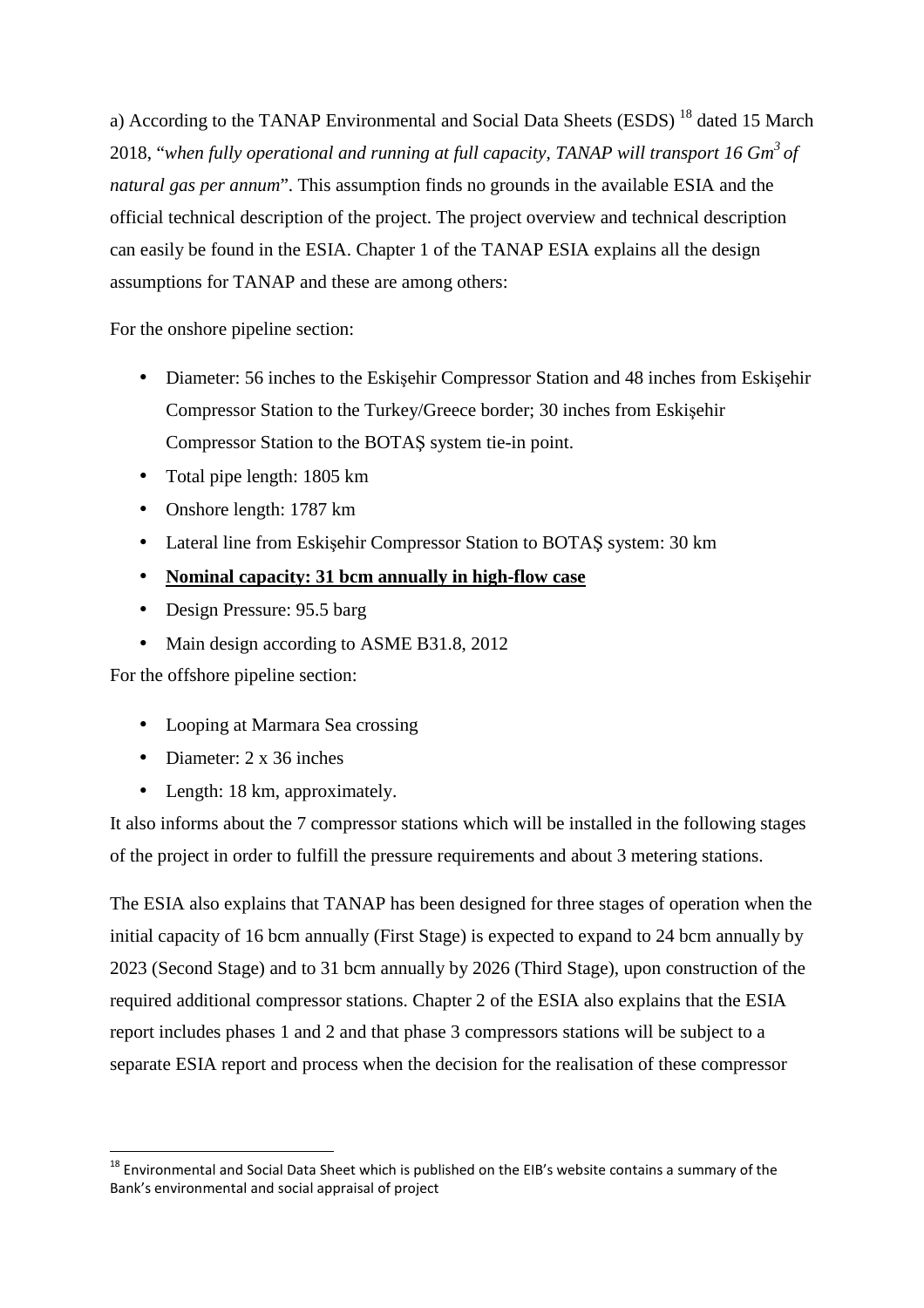stations are taken. Therefore GHG emissions calculations in the ESIA included emissions from the compressor stations and venting activities for a capacity of 24 bcm annually.

In this context, the EIB's assumption under its carbon footprint assessment that, when running at full capacity, TANAP will transport  $16 \text{ Gm}^3$  of natural gas per annum is fundamentally wrong and it only describes the volume of gas which will be transported through the pipeline in the first stage of operation and not the nominal design capacity or the maximum capacity of TANAP within the scope of the conducted ESIA.

**As a result of the incorrectly assumed pipeline capacity, the EIB's carbon footprint assessment estimated that absolute direct greenhouse gasses emissions from TANAP would be 758,000 tons CO2equivalent/year, whereas the TANAP ESIA calculated 1,956,049 tons CO2equivalent/year. The EIB's carbon footprint has underestimated the project's direct GHG emissions by at least 2.5 times in comparison to the calculations included in the ESIA** (even if these calculations do not even include emissions from the end use combustion of transported gas and fugitive emissions).

b) According to the EIB's ESDS for TAP, the TAP, when fully operational and running at full capacity, will transport 10  $\text{Gm}^3$  of natural gas per annum. This assumption finds no grounds in the available ESIA and official project technical description. The ESIA for Greece explains that:

- "The Greek section of the TAP will be equipped with two compressor stations. For the *10 bcm case one compressor station in the broader area of Kipoi (GCS00) is foreseen of approximately 30-45 MW (2 operating and 1 spare compressors of 15 MW, each).(…) Furthermore an additional compressor station located in the vicinity of Serres (GCS01)*(...) is foreseen in the 20 bcm case".<sup>19</sup>
- *"Pipeline transportation capacity may be increased from an initial throughput of 10 bcm/year*

*(...) to 20 bcm/year of natural gas."<sup>20</sup>*

• *"The pipeline will have a design pressure of 95 barg (bars above atmospheric pressure), which will be sufficient for the TAP capacity base case of 10 bcm/year as* 

 $\overline{\phantom{a}}$ 

<sup>&</sup>lt;sup>19</sup> ESIA Greece, section 4, page 7-8

<sup>&</sup>lt;sup>20</sup> ESIA Greece, section 4, page 9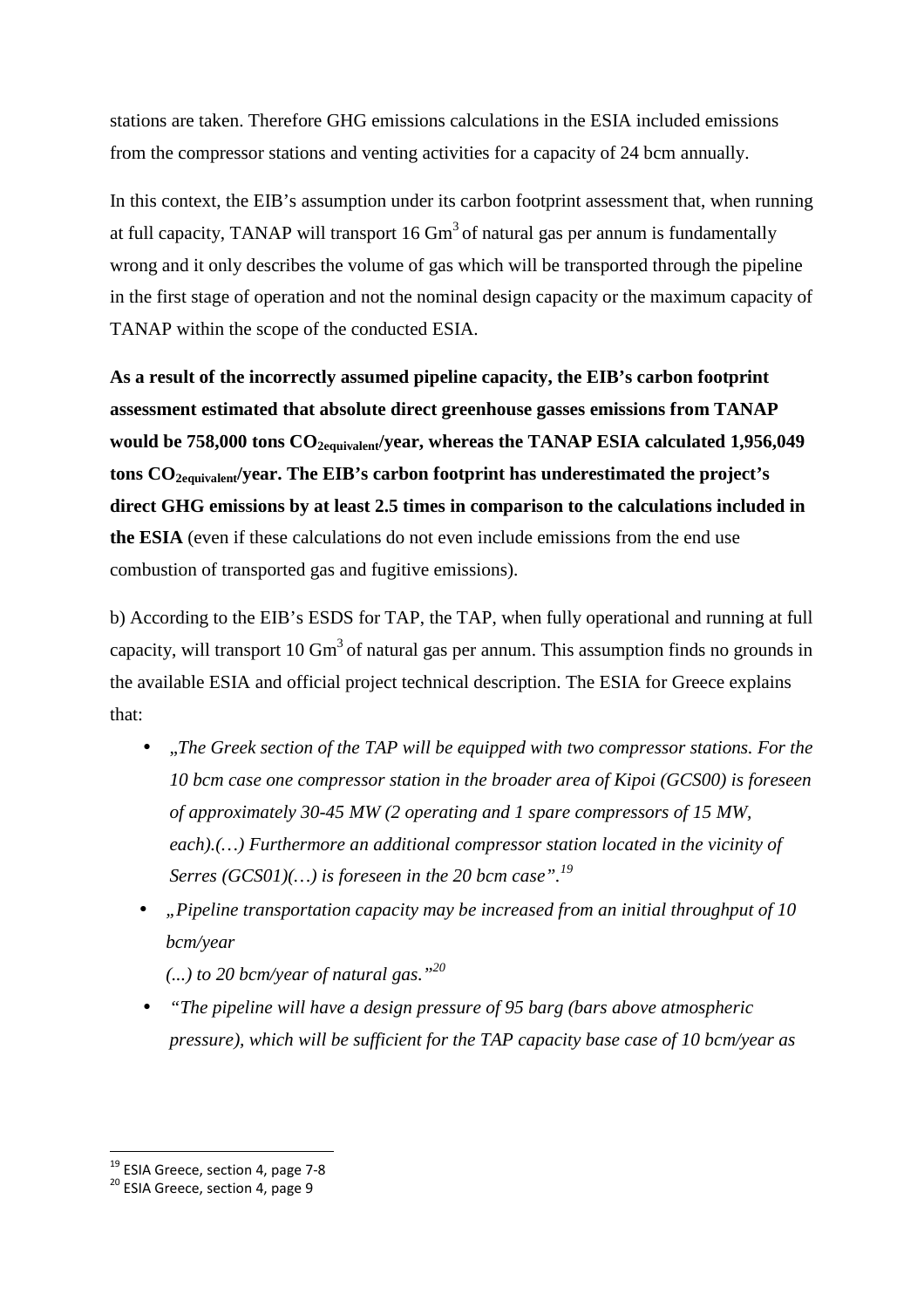*well as for the potential future extension of the TAP System capacity to 20 bcm/year."<sup>21</sup>*

In other sections the ESIA outlined impacts and mitigation measures for a volume of 20 bcm/year, for example in the *Residual impacts* section (8.2.3.3).

The ESIA for Albania also adopted a similar approach and impacts have been assessed for the 20bcm/year pipeline capacity. In this context, the EIB's assumption for carbon footprint assessment that, when running at full capacity, TAP will transport  $10 \text{ Gm}^3$  of natural gas per annum is fundamentally wrong and it only describes the volume of gas which will be transported through the pipeline in the first stage of operation and not the maximum volume for which the pipeline was designed.

**As a result of the incorrectly assumed pipeline capacity, the EIB's carbon footprint assessment estimated that absolute direct greenhouse gasses emissions as a result of TAP would be 476,000 tons CO2equivalent/year whereas TAP ESIA calculated 1,664,826 tons CO2equivalent/year (Greek and Albanian sections). The EIB's carbon footprint has underestimated the project's direct greenhouse gas emissions by almost 3.5 times.** 

c) According to the information from the European Commission's webpage<sup>22</sup> the EU aims to increase Southern Gas Corridor's initial flow of 10 bcm ., to 80 to 100 bcm of gas per year in the future" supplying it from the Caspian Region, the Middle East and the East Mediterranean. Although the current technical design of the project does not allow for transportation of such an amount of fuel, this indicates that the EU aims to import more than 10 bcm of gas annually. The current technical parameters of the project allow for importing at least twice as much of gas to the EU.

d) TAP and TANAP downstream emissions (from end use combustion) have also been wrongly calculated. The EIB's Carbon Footprint Assessment calculation from 22 February 2018, section 3, calculated that consumers will use 638,400 TJ of energy from gas annually which corresponds to 16 bcm annually. The EIB's calculation is based on the wrong assumption of TAP and TANAP capacity as described in points a) b) and c) above.

30. The EIB CM found these allegations ungrounded.

<sup>&</sup>lt;sup>21</sup> ESIA Greece, section 4, page 19

<sup>22</sup> Gas and oil supply routes, https://ec.europa.eu/energy/en/topics/imports-and-secure-supplies/gas-and-oilsupply-routes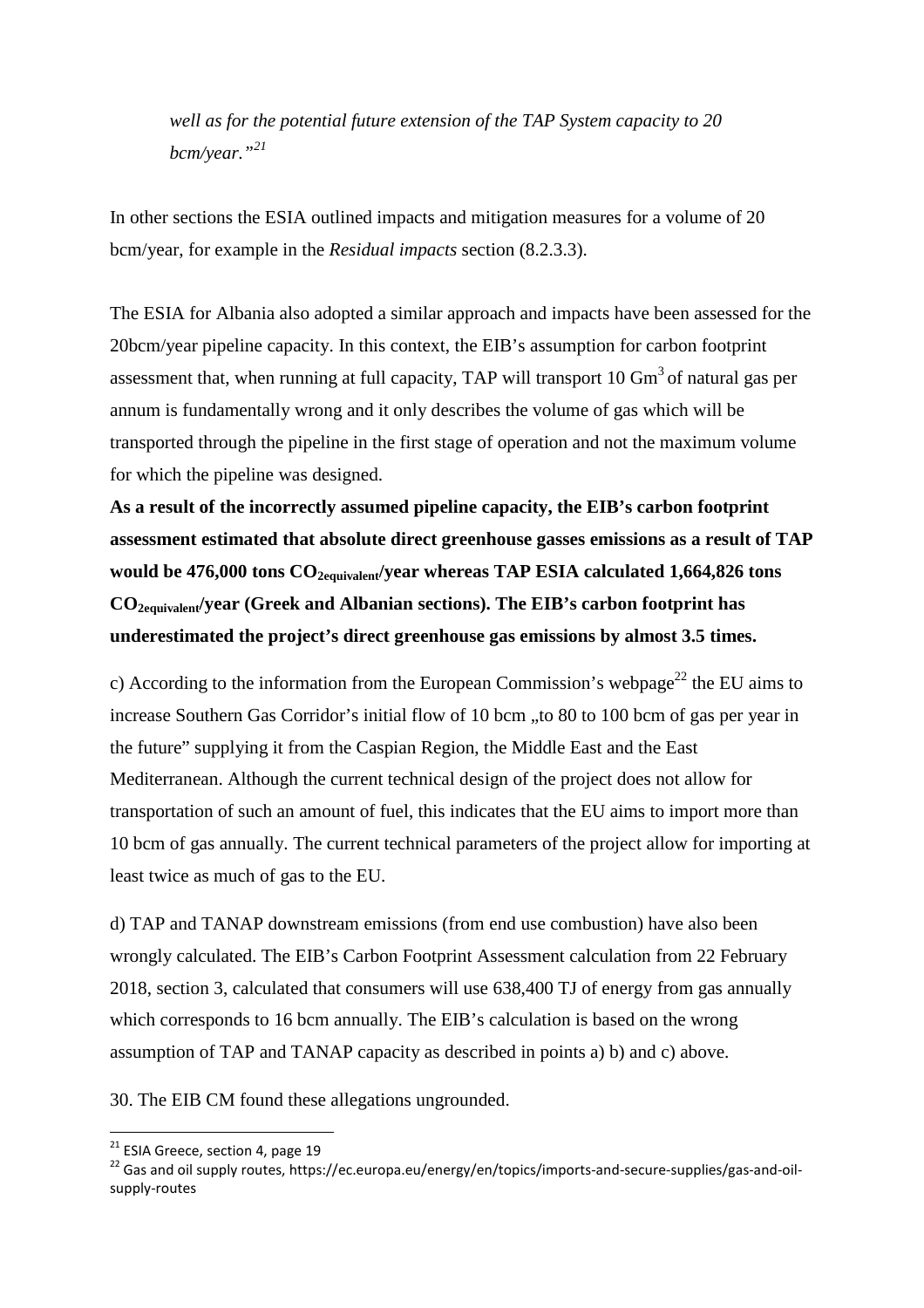The EIB CM concluded that the "Project" was defined by the EIB as stage 1 of TAP and TANAP and only if financed by the EIB all future extensions or upgrades of the project will be subject to further assessments as well as updates of carbon footprint assessments.

We cannot agree with this argumentation. The projects have been clearly defined in the TAP and TANAP's ESIAs and described by clear technical parameters. The projects' development consents were granted for the very specific parameters as defined in the projects' documentations. These technical parameters allow the TAP and TANAP to function at the maximum of their volume capacity without making "extensions and upgrades" to the pipelines. What the EIB CM describes as "Stage 2" concerns a situation when natural gas will be further compressed, so that its bigger volume may be transported through both pipelines. This situation will not require any "extensions and upgrades" of both TAP and TANAP which are functionally ready to transport that amount of gas. Therefore, it was entirely arbitrary and it has no grounds in the Projects' technical parameters, that the EIB's carbon footprint assessment be limited only to the so called "Stage 1" of the projects. Phrases "Stage 1" and "Stage 2" only refer to assumptions related to transportation of the amount of gas over time and thus may not serve as a basis for environmental assessments.

31. The EIB's carbon footprint assessment has failed to comply with the Methodologies for the Assessment of Project GHG Emissions and Emission Variations (Methodologies) as regards the established baseline emissions scenario for calculating project relative emissions. The methodologies explain that the baseline scenario must propose a likely alternative to the proposed project which is credible in terms of economic and regulatory requirements.

It shall be noted that in the case of TAP and TANAP, direct emissions take place along the pipeline route, and the majority are related to compressor stations. These emissions are to a large extent located outside the EU. According to the TAP ESIA, Greece is the only EU country for which GHG emissions have been calculated. Emissions from other parts of the Southern Gas Corridor take place outside the EU, in Azerbaijan, Georgia, Turkey and Albania. In case of Scope 3 emissions (other indirect emissions), they will occur in Turkey (from the combustion of 6 bcm of gas annually) and in the EU (from the combustion of up to 20 bcm of gas annually).

Emissions from the Southern Gas Corridor will be regulated in the framework of the UNFCC. For example emissions in Greece and Turkey will be reported in their National Inventory Submissions and will be subject to emissions' cuts as committed by those states. In Albania,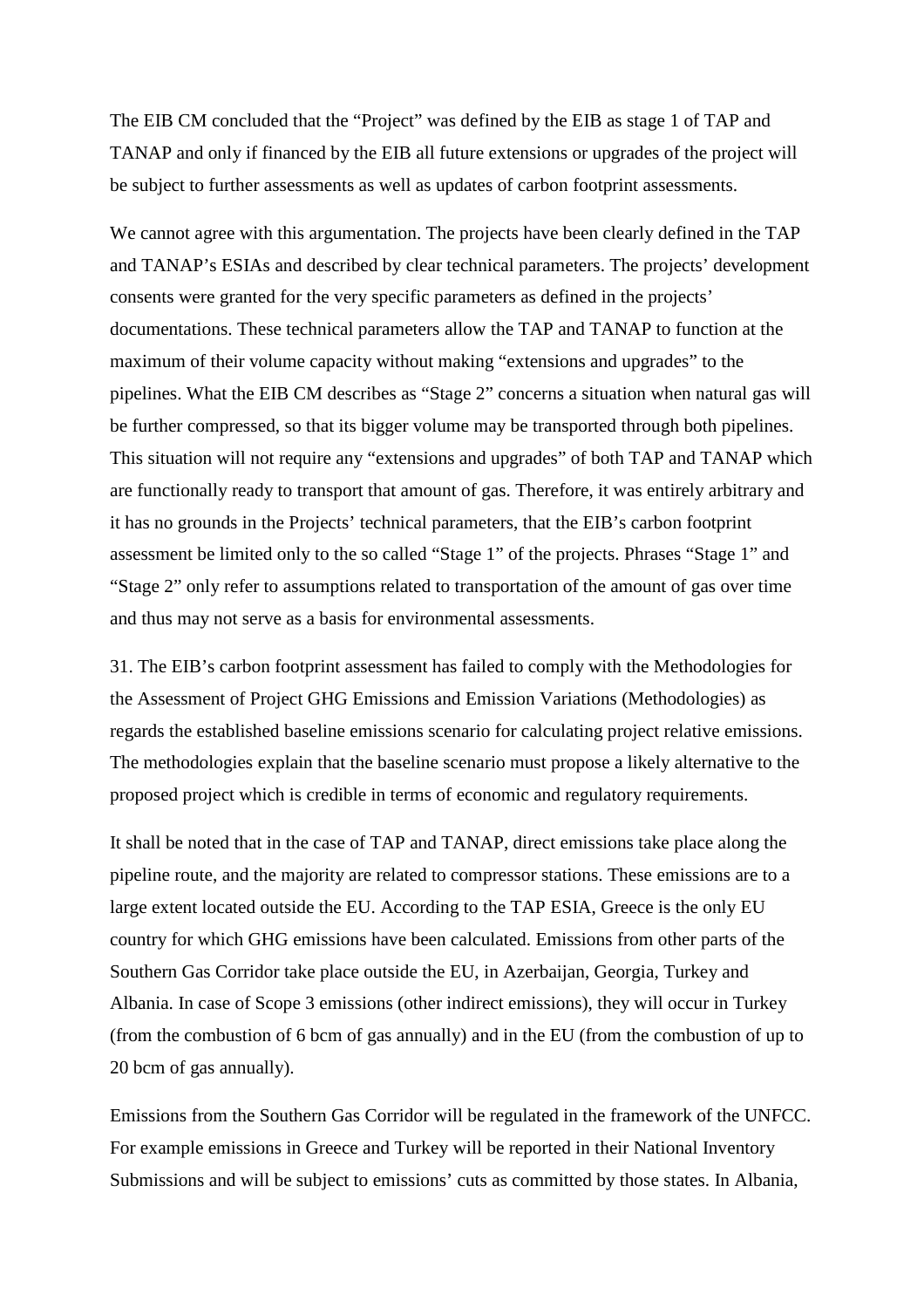those emissions will be reported in the National Communications under the UNFCCC. GHG emissions will be tackled by Nationally Determined Contributions which embody efforts by each country to reduce national emissions and adapt to the impacts of climate change. Therefore the Southern Gas Corridor's emissions will have to be dealt with by the respective states in the boundaries of which the pipeline is located. These emissions will feature on their GHG balance sheet.

On the other hand, there will be countries which might avoid emissions or limit their level (only if the gas from the Southern Gas Corridor will indeed replace the use of gas from other sources), for example those which will limit gas imports through LNG terminals (or LNG export),gas extraction or transportation through other pipelines (e.g in Ukraine) and which will take certain emissions off the GHG balance sheets. $^{23}$ 

According to the EIB's carbon footprint assessment for TAP and TANAP, relative emissions calculation assumes that a simple replacement of new emissions in several transit countries with avoided emissions in other countries (in the EU, US or Ukraine) will take place and that the outcome of this operation will be zero emissions.

However, there is no evidence of such a mechanism under the UNFCCC (which the EIB committed to comply with) which would allow transit countries of the Southern Gas Corridor pipelines to account for emissions reductions from avoided gas transportation in other states. The EIB's relative emissions calculation and baseline choice have been based on far-reaching simplification and speculation. Given the lack of regulatory framework for such a swap and particularly in the context of the Southern Gas Corridor, the established baseline emissions scenario for calculating the project's relative emissions fails to be credible in terms of regulatory requirements.

32. The CM concludes that the bank's carbon footprint assessment replaces the climate impact assessments not delivered by the projects promoters in the ESIAs (see for example point 5.1.11 of the CM Report). The EIB's carbon footprint assessment concludes that the projects will not lead to any negative climate impacts because they will not lead to an increase of GHG emissions. This conclusion was based on the adoption of a specific project alternative baseline. The EIB's methodology requires that the baseline is credible technically and in terms of economic and regulatory requirements and that the baseline scenario proposes

 $\overline{\phantom{a}}$ 

<sup>&</sup>lt;sup>23</sup> EIB's GHG Footprint Assessment assumed that alternative to Southern Gas Corridor would be Russian gas imports through Nord Stream 2, Ukrainian transit pipelines or US LNG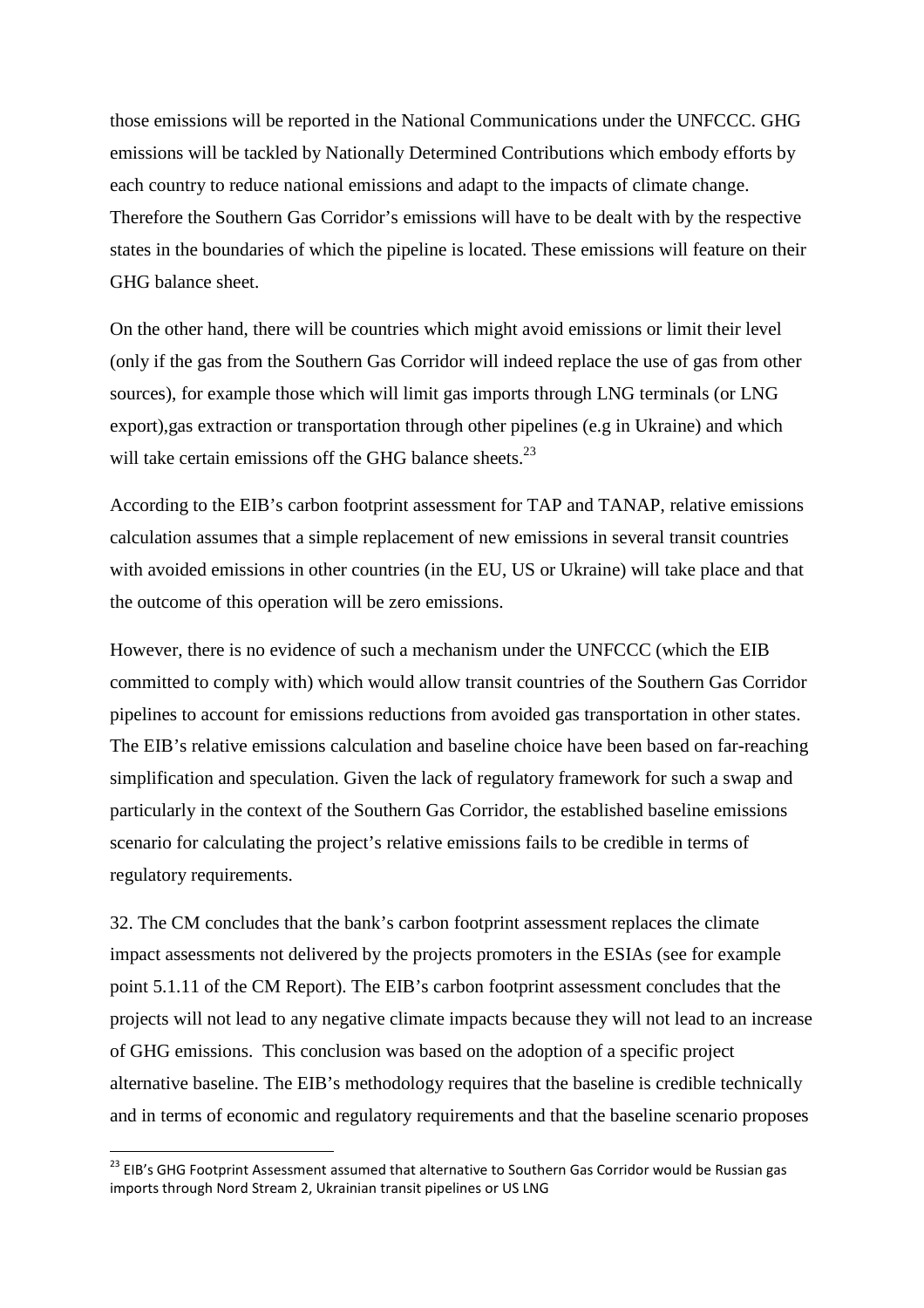the likely alternative. The Complainants raised the concern that the chosen baseline did not meet these requirements. For TAP and TANAP, the choice of the baseline has been based on far-reaching simplification and speculation. We conclude that it is not credible in terms of regulatory framework, as explained below.

The CM concluded that for the TAP sections located within the EU, the gas to be supplied via the SGC is not intended to meet additional gas demand, but to diversify the source of gas supplies. SGC's deliveries to Turkey are expected to either replace other gas or displace more carbon intensive fuels such as coal.

However, no environmental assessment, including carbon emissions assessment, can be based merely on vague "intentions" and "expectations", even if the methodology acknowledges the fact that the relative emissions assessment is theoretical. Therefore the methodology explains that the baseline for calculating relative emissions is in general based on a combination of best available technology and least cost principles.<sup>24</sup> It further explains that the choice of baseline should normally be approached in the same way as the expected alternative scenario is determined for the project economic analysis.

The Economic Appraisal of Investment Projects at the EIB presents the way in which possible alternative should be selected for the investment projects under the sector "Gas grids, terminals and storage":

The analysis should consider possible alternatives, including:

• Within the same infrastructure; for instance: alternative routes for gas pipelines, different materials for distribution networks (steel, polyethylene, etc.); different locations and/or capacities for LNG terminals and underground gas storage;

• Possible realistic alternatives for producing the energy required; for instance, launching actions and policies aimed at energy saving instead of increasing the natural gas import capacity; use of other primary (oil, coal) or secondary (electricity, heat) fuels instead of gas; mixed use alternatives; inter-fuel competition, etc.).  $25$ 

In the carbon footprint assessments for TAP and TANAP, the EIB did not analyze the projects against baselines which would be based on the first type of alternative "within the same

<sup>&</sup>lt;sup>24</sup> Methodologies for the Assessment of Project GHG Emissions and Emission Variations, Version 10.1, April 2014

 $25$  The Economic Appraisal of Investment Projects; March 2013, page 121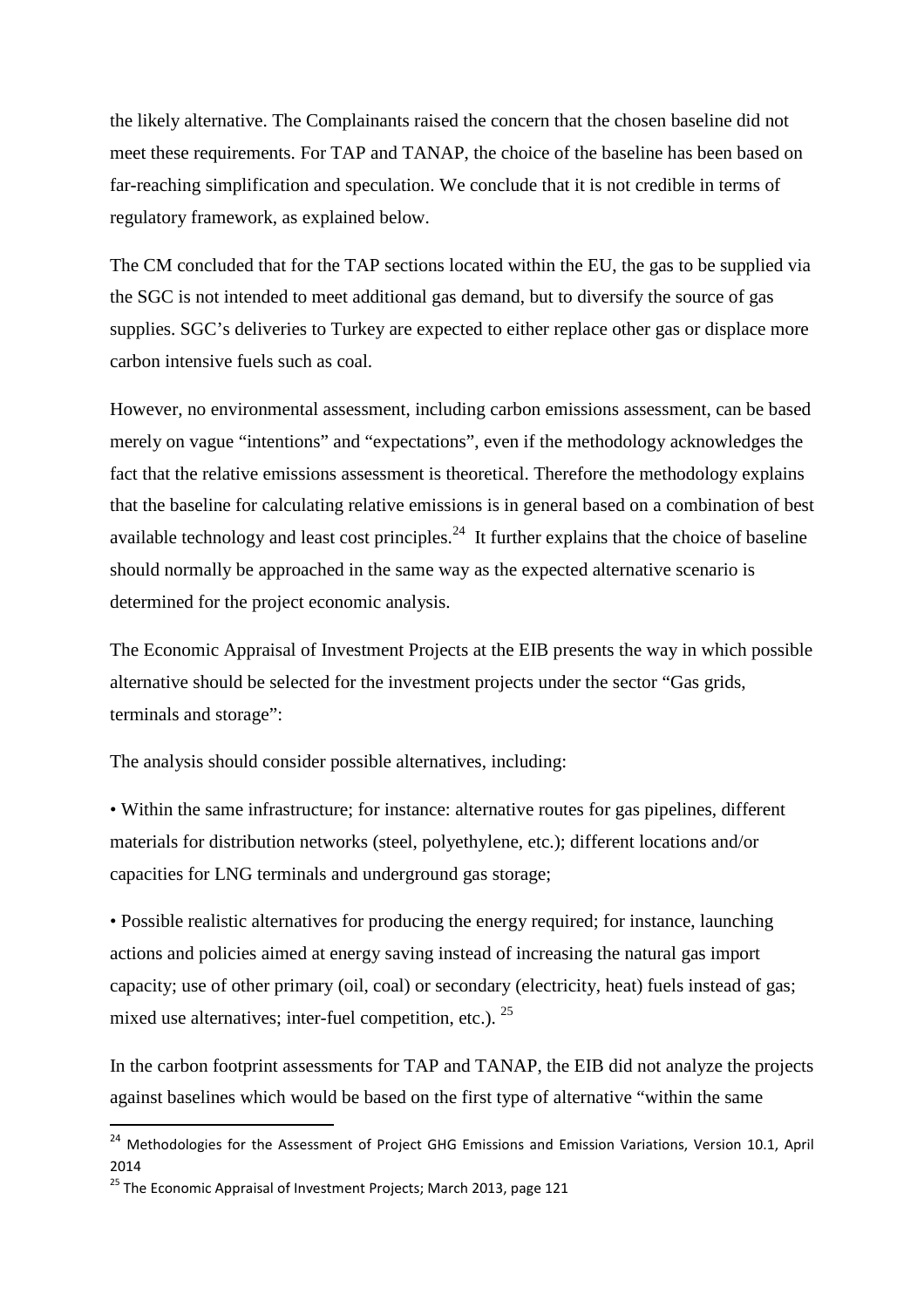infrastructure". It should have therefore identified other realistic alternative for producing the energy required without increasing gas import capacity or instead of using gas. The choice of the baseline is a two steps process, in which the proposed scenario is subject to verification of its credibility. It should meet three conditions: external costs are internalised through public policy (carbon tax; emissions trading scheme etc) and the financial rate of return of the baseline scenario should not differ significantly from the economic rate of return (ERR); the baseline alternative must comply with legal requirements; and finally the baseline alternative could not assume to continue using existing assets beyond their economic life.<sup>26</sup> The baseline scenario used for calculating carbon emissions from TAP and TANAP simply does not meet the above criteria. Russia's gas fields (as alternative to Shah Deniz 2) were considered as more emissive and not in compliance with the best available technology requirement. No evidence was provided that external costs were internalized in case of the chosen alternative and that its financial rate of return is similar to its ERR. The same would apply for the pipeline imports from the Ukraine's gas system. Also the baseline scenario assumes the use of existing assets (both Russia's existing gas fields and Ukraine's gas pipelines) beyond their economic life. Thus, only an alternative supply of natural gas was considered as an alternative to gas use in the EU, which also does not comply with the suggested ways in which baseline alternative should be sought, such as energy efficiency, other fuels or inter-fuel competition. The EIB did not consider any baseline using other sources of energy than natural gas or energy efficiency. What the EIB proposed was a typical "before and after" the investment scenario which is not the baseline which is required by the EIB's methodologies.<sup>27</sup>

In conclusion, the alternative baselines against which relative carbon emissions were calculated were proposed in violation of the requirements of the Methodologies for the Assessment of Project GHG Emissions.

**Allegation 4: The project fails to comply with requirements under EIB's Environmental Standards in the EU and Enlargement Countries and with the provisions of the United Nation Framework Convention on Climate Change (UNFCCC).** 

<sup>&</sup>lt;sup>26</sup> Methodologies for the Assessment of Project GHG Emissions, page 14

<sup>27</sup> Methodologies…,*"This baseline definition differs in general from an evaluation of emissions 'before and after' the investment",* page 14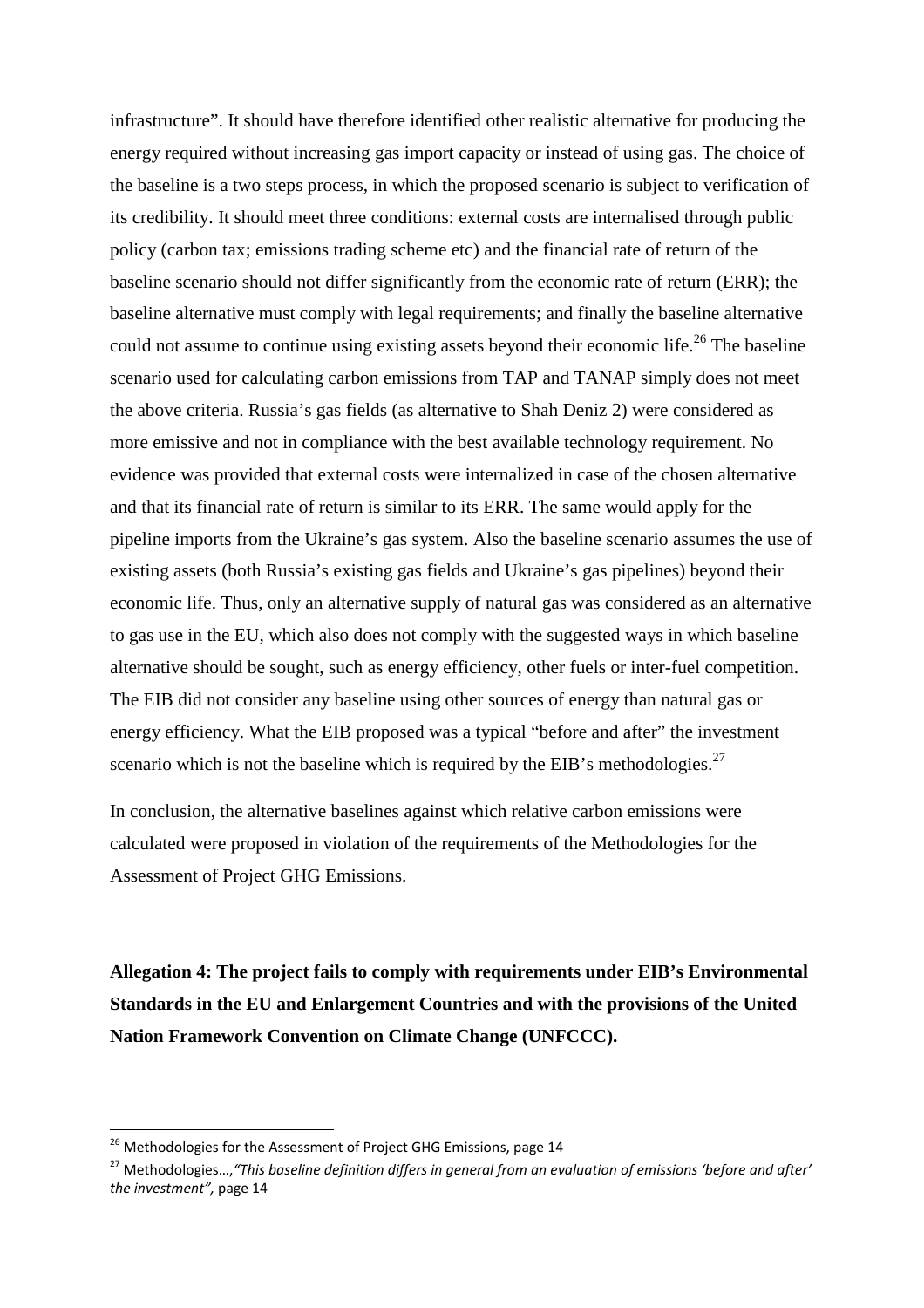33. The EIB's Environmental Standards in the EU and Enlargement Countries require that provisions under the Environment Impact Assessment (EIA) Directive are respected, in particular:

• An EIA should be carried out if a project is likely to have a significant impact on the environment; for an Annex II project according to the EIA Directive, the decision not to carry out an EIA should be justified.

• Any residual impacts should be suitably mitigated, compensated and/or offset.  $^{28}$ 34. In addition, the EIB's Handbook requires that all operations (of the Bank) comply with the provisions of the UNFCCC. $^{29}$ 

35. The ESIA for Albania concluded that "*the predicted GHG emissions from the TAP Project (with both CS stations in the 20 BCM case) will thus account for about 7% of the annual total GHG emissions of the country (compared against 2010 estimates). The impacts of the TAP Project on the GHG balance of Albania will thus be significant*."<sup>30</sup>

The significance of TAP's impact on Albania's GHG balance is even more evident if we take into account emissions in the energy sector only. The Third National Communication of the Republic of Albania on Climate Change under the UNFCCC anticipates that in 2019 energy sector emissions will achieve approximately 500,000 tons CO2<sub>equivalent</sub>/year. That year direct emissions from the TAP project will reach approximately  $353,000$  tons  $CO2_{\text{couivalent}}/\text{year}$ (assuming half of the emissions calculated by the ESIA under a 20 bcm/a scenario). When TAP will reach the capacity of 20 bcm annually in 2023, when the second phase of TANAP is expected to start operation, anticipated energy sector emissions in the National Communication of Albania will reach approximately 710,000 tons CO2<sub>equivalent</sub>/year, while TAP related emissions will reach 706,000 tons  $CO<sub>2</sub>$  <sub>equivalent</sub>/year.<sup>31</sup>

36. Mitigation measures for this significant impact have largely been ignored or have only been described generally in the ESIA and a detailed assessment of their feasibility and cost has not been conducted. For example one of the potential mitigation measures, adding a steam

 $\overline{a}$ 

<sup>&</sup>lt;sup>28</sup> EIB Statement of Environmental and Social Principles and Standards

<sup>&</sup>lt;sup>29</sup> EIB's Environmental and Social Practices Handbook, point 7

<sup>&</sup>lt;sup>30</sup> TAP ESIA Albania, Section 8.6.4.1.2, Assessment of Impacts and Mitigation Measures, page 130

<sup>&</sup>lt;sup>31</sup> Third National Communication of the Republic of Albania on Climate Change under the UN Convention on Climate Change, Tirana, June 2016, page 205, Figure 5.17